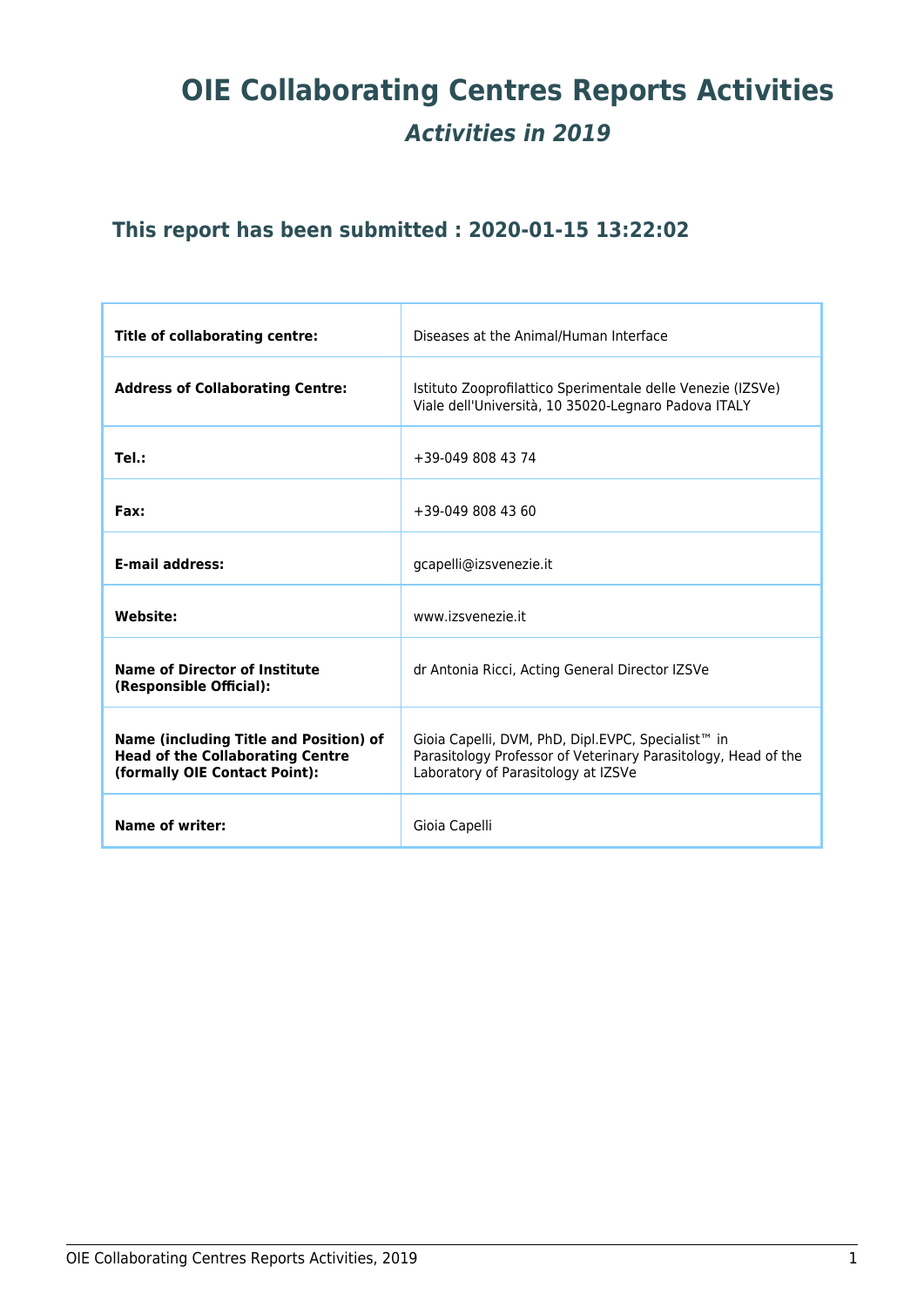*ToR: To provide services to the OIE, in particular within the region, in the designated specialty, in support of the implementation of OIE policies and, where required, seek for collaboration with OIE Reference Laboratories*

*ToR: To identify and maintain existing expertise, in particular within its region*

**1. Activities as a centre of research, expertise, standardisation and dissemination of techniques within the remit of the mandate given by the OIE**

| <b>Disease control</b>   |              |  |
|--------------------------|--------------|--|
| <b>Title of activity</b> | <b>Scope</b> |  |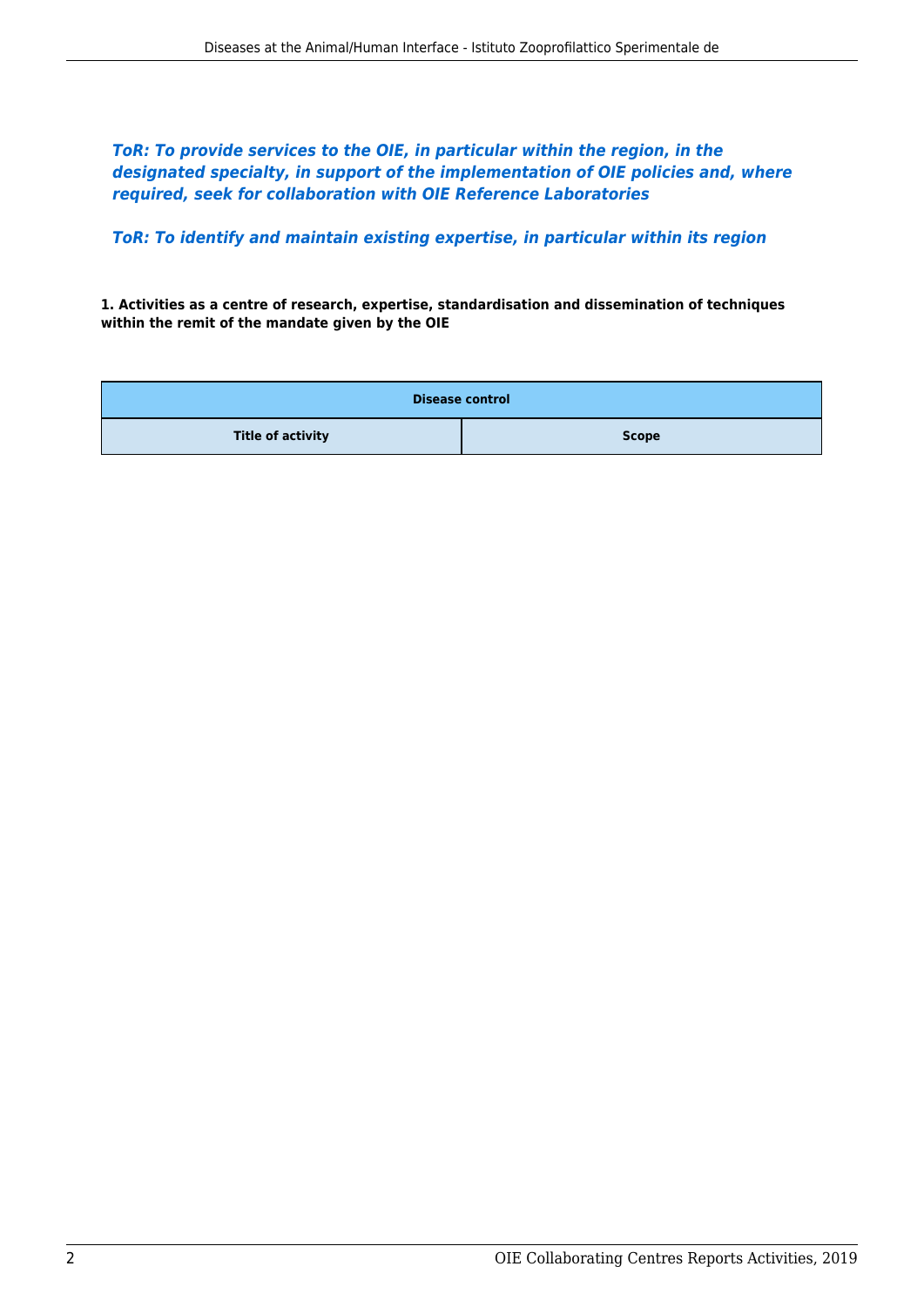|                                                                                                              | In 2019, during the active surveillance of syndromic cases<br>in horses a total of 164 sera were submitted for antibodies<br>detection against WNV (commercial IgM ELISA kit); 2 sera<br>out of 164 resulted positive for IgM against WND.                                                                                         |
|--------------------------------------------------------------------------------------------------------------|------------------------------------------------------------------------------------------------------------------------------------------------------------------------------------------------------------------------------------------------------------------------------------------------------------------------------------|
|                                                                                                              |                                                                                                                                                                                                                                                                                                                                    |
|                                                                                                              |                                                                                                                                                                                                                                                                                                                                    |
|                                                                                                              |                                                                                                                                                                                                                                                                                                                                    |
|                                                                                                              | Virological analyses in horses were performed from organs                                                                                                                                                                                                                                                                          |
| Support to the control of vector-borne diseases: Equine and<br>Wild bird diagnostic activities on Flavivirus | collected during necropsy of a euthanized and syndromic<br>horse resulted positive for WNV lineage 2 via duplex one-<br>step reverse transcriptase Real Time PCR.                                                                                                                                                                  |
|                                                                                                              |                                                                                                                                                                                                                                                                                                                                    |
|                                                                                                              |                                                                                                                                                                                                                                                                                                                                    |
|                                                                                                              |                                                                                                                                                                                                                                                                                                                                    |
|                                                                                                              | During both active and passive surveillance of WNV and<br>USUV virological analyses were performed in wild bird a<br>total of 1228 birds were analysed via duplex one-step<br>reverse transcriptase Real Time PCRs.; of these 8 wild birds<br>resulted positive for WNV lineage 2 (magpie, hooded crow,<br>wood pigeon and egret). |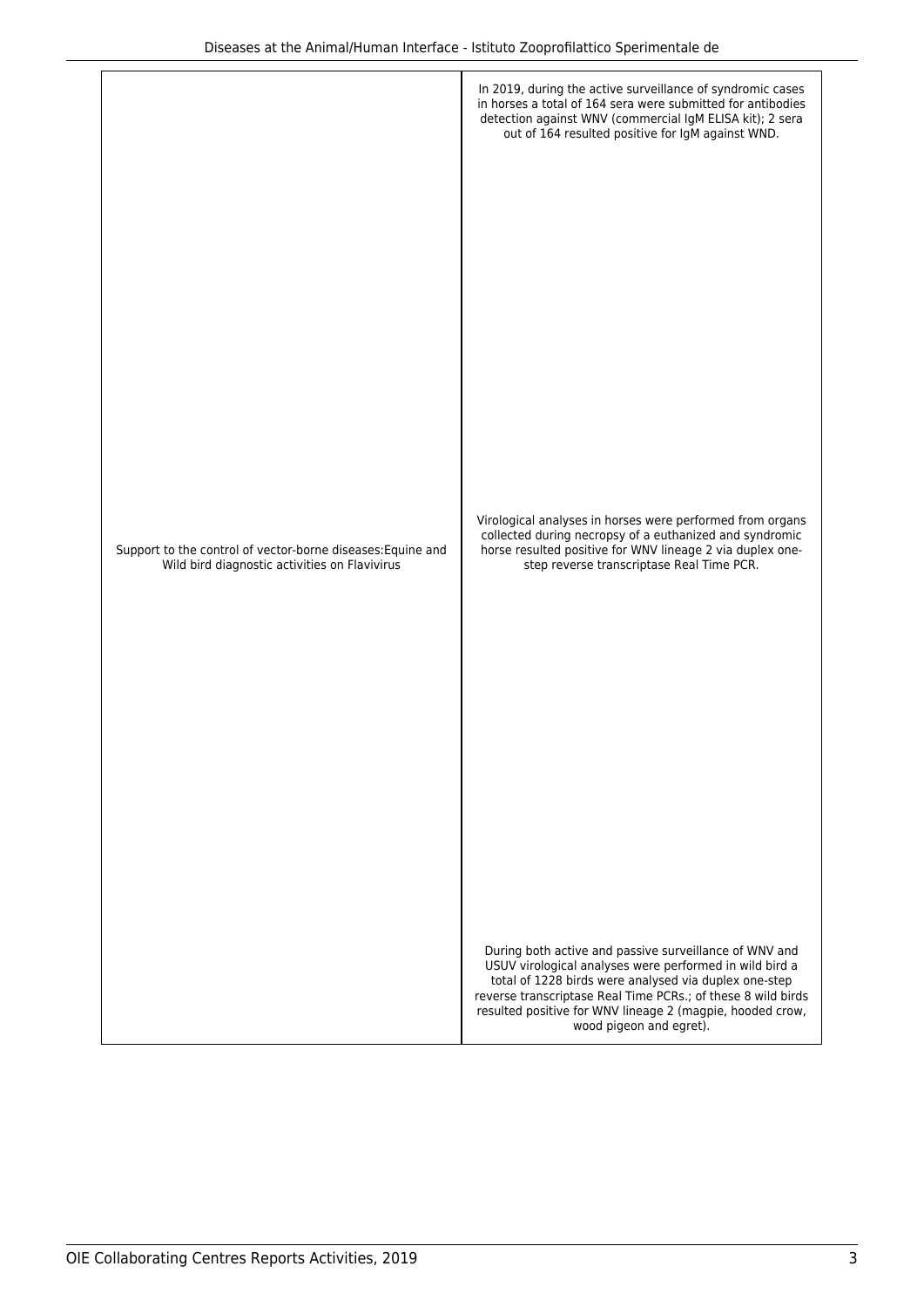| Support to the control of cystic echinococcosis in Italy | We collaborated to this study aimed to estimate the<br>prevalence of ovine cystic echinococcosis (CE) in Italy.<br>Survey data on the prevalence of Echinococcus granulosus<br>complex in Italian sheep farms from 2010 to 2015 were<br>obtained in collaboration with Regional Veterinary<br>Epidemiology Observatories (OEVRs). Bayesian analysis was<br>performed to estimate the true CE farm prevalence.<br>Bayesian modelling of the observed prevalence in different<br>regions were used to ultimately estimate the prevalence of<br>ovine CE in Italy. We obtained survey data from 10 OEVRs,<br>covering 14 Italian regions. We observed that the risk of CE<br>infection decreased over the years, and it was strictly<br>correlated with the density of susceptible species. Using<br>Sardinia as prior distribution, where the disease farm<br>prevalence was approximately 19% (95% CI, 18.82-20.02),<br>we estimated that the highest endemic CE farm prevalence<br>was in Basilicata with a value of 12% (95% BCI: 7.49-18.9%)<br>and in Piemonte 7.64%(95% BCI: 4.12-13.04%). Our results<br>provide spatially relevant data crucial for quiding CE control<br>in Italy. Precise information on disease occurrence location<br>would aid in the identification of priority areas for disease<br>control implementation by the authorities. The current<br>underestimation of CE occurrence should urge the Italian<br>and European governments to become aware of the public<br>health importance of CE and implement targeted<br>interventions for high-risk areas |
|----------------------------------------------------------|--------------------------------------------------------------------------------------------------------------------------------------------------------------------------------------------------------------------------------------------------------------------------------------------------------------------------------------------------------------------------------------------------------------------------------------------------------------------------------------------------------------------------------------------------------------------------------------------------------------------------------------------------------------------------------------------------------------------------------------------------------------------------------------------------------------------------------------------------------------------------------------------------------------------------------------------------------------------------------------------------------------------------------------------------------------------------------------------------------------------------------------------------------------------------------------------------------------------------------------------------------------------------------------------------------------------------------------------------------------------------------------------------------------------------------------------------------------------------------------------------------------------------------------------------------------------------------------|
|----------------------------------------------------------|--------------------------------------------------------------------------------------------------------------------------------------------------------------------------------------------------------------------------------------------------------------------------------------------------------------------------------------------------------------------------------------------------------------------------------------------------------------------------------------------------------------------------------------------------------------------------------------------------------------------------------------------------------------------------------------------------------------------------------------------------------------------------------------------------------------------------------------------------------------------------------------------------------------------------------------------------------------------------------------------------------------------------------------------------------------------------------------------------------------------------------------------------------------------------------------------------------------------------------------------------------------------------------------------------------------------------------------------------------------------------------------------------------------------------------------------------------------------------------------------------------------------------------------------------------------------------------------|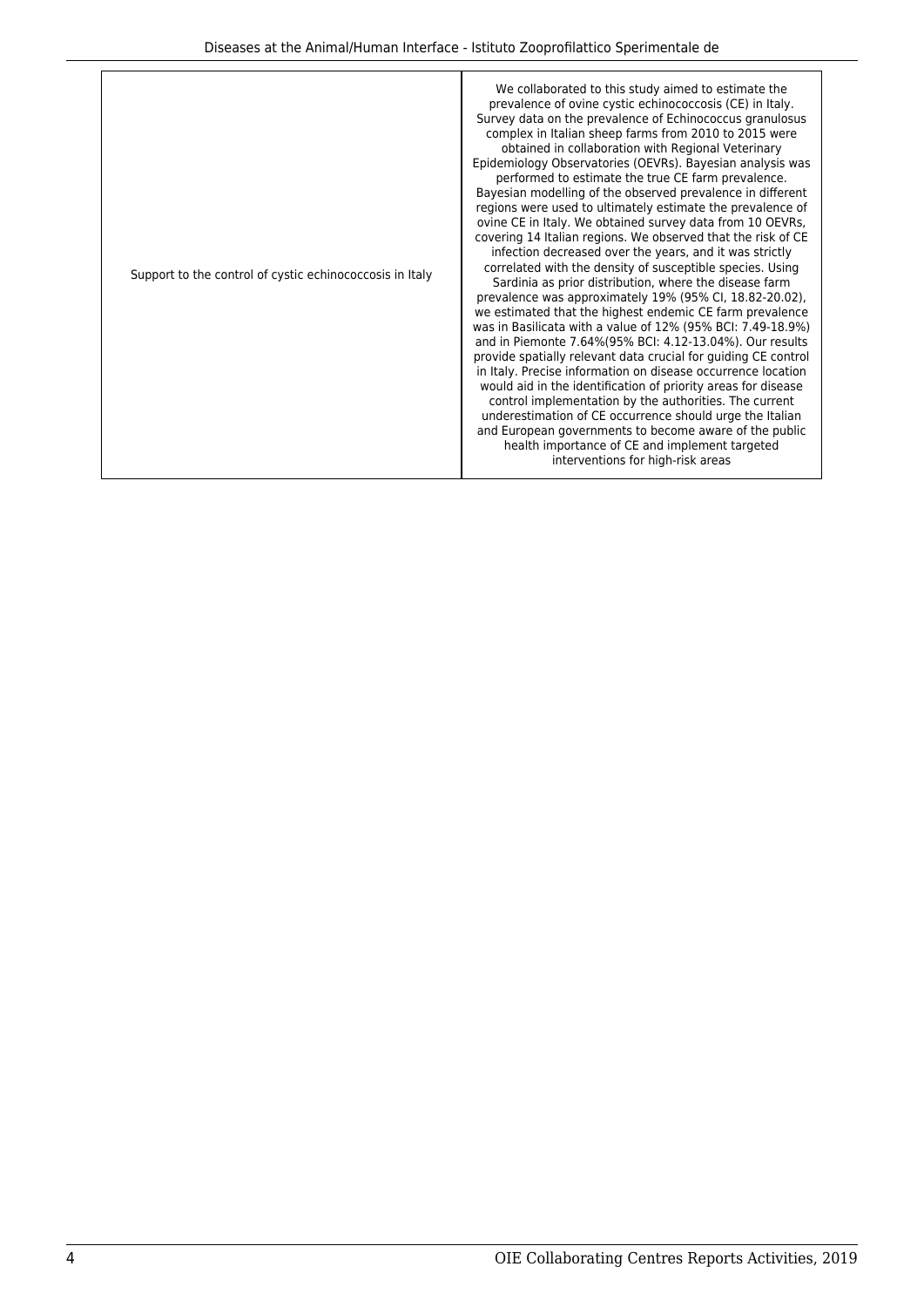| <b>Title of activity</b>                                  | Epidemiology, surveillance, risk assessment, modelling<br><b>Scope</b>                                                                                                                                                                                                                                                                                                                                                                                                                                                                                                                                                                                                                                                                                                 |
|-----------------------------------------------------------|------------------------------------------------------------------------------------------------------------------------------------------------------------------------------------------------------------------------------------------------------------------------------------------------------------------------------------------------------------------------------------------------------------------------------------------------------------------------------------------------------------------------------------------------------------------------------------------------------------------------------------------------------------------------------------------------------------------------------------------------------------------------|
| Monitoring of Insecticides resistance in Aedes albopictus | Bioassays, performed according to World Health<br>Organization protocols, showed full susceptibility to<br>deltamethrin (concentration $= 0.05%$ ) and varying levels of<br>resistance to permethrin (0.75%) and/or α-cypermethrin<br>(0.05%) across Italy, with highest levels in the core of the<br>2017 chikungunya outbreak. Partial genotyping of the VSSC<br>gene revealed widespread distribution of V1016G mutation<br>and confirmed its association with pyrethroid resistance.<br>The results obtained show that the condition for the spread<br>of pyrethroid resistance in Ae. albopictus in Europe exists<br>under strong selective pressure due to intensive insecticide<br>spraying to control exotic arbovirus outbreak or high levels<br>of nuisance. |
|                                                           | Pyrethroid insecticides represent the main tools for limiting<br>the circulation of mosquito-borne viruses. We collaborated<br>to this study aimed to extend previous reports on<br>phenotypic pyrethroid-resistance in European Ae.<br>albopictus, to identify its genetic basis and to monitor the<br>geographical distribution of resistant genotypes, with a<br>particular focus on sites experiencing the 2017 chikungunya<br>outbreak in Italy.                                                                                                                                                                                                                                                                                                                  |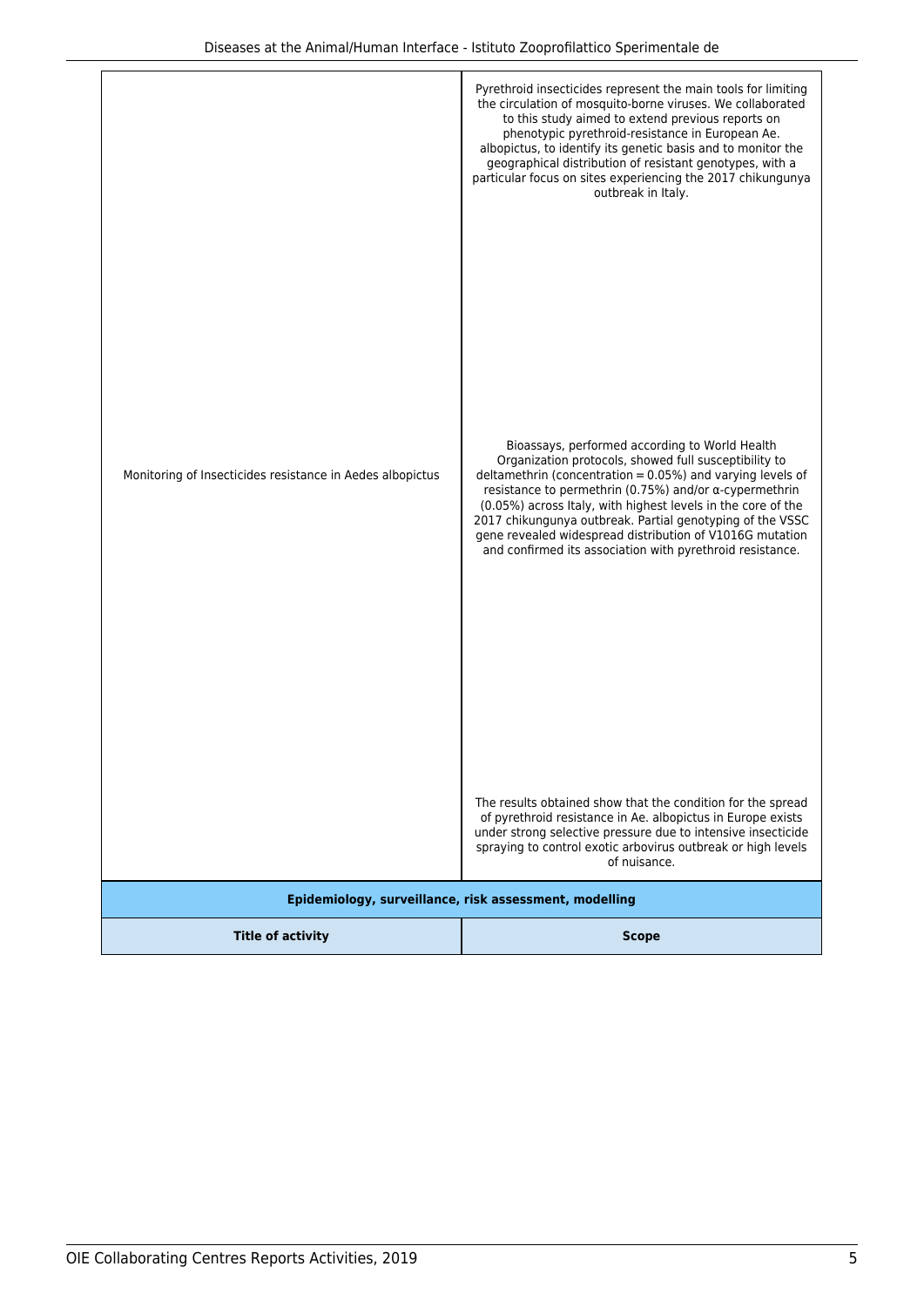| Study of the evolutionary dynamics of West Nile virus      | Since its re-emergence in Italy in 2008, the West Nile virus<br>(WNV) has become endemic in the north-east of the<br>country, and has proved to be extremely dangerous to<br>certain at-risk groups (immunocompromised individuals, the<br>elderly, children, etc.) to the point of developing reliable<br>and trustworthy methods for the prompt detection of viral<br>re-emergence. To date, the knowledge of WNV transmission<br>dynamics in north-eastern Italy is limited. To fill this gap,<br>partial sequences (600 nucleotides) of the genome of 273<br>WNVs identified in mosquitoes (N=267) and birds (N=6)<br>from the Veneto and Friuli Venezia Giulia regions were<br>analysed. Phylogenetic analyses showed that Italian viruses<br>belong to lineage II and group with viruses that have been<br>circulating in northern and eastern Europe. We<br>reconstructed the spatial and temporal dynamics of the<br>introduction and spread of the virus in Italy, identifying 3<br>different WNV introductions from eastern Europe, dating<br>back to 2001-2004, 2008-2010 and 2011-2016. In north-<br>eastern Italy, Rovigo province has played the role of<br>principal donor site, from which the virus has spread to<br>neighbouring provinces. Based on the available data, none<br>of the genetic variants circulating in Italy seems to have<br>spread to other European countries.                                |
|------------------------------------------------------------|-------------------------------------------------------------------------------------------------------------------------------------------------------------------------------------------------------------------------------------------------------------------------------------------------------------------------------------------------------------------------------------------------------------------------------------------------------------------------------------------------------------------------------------------------------------------------------------------------------------------------------------------------------------------------------------------------------------------------------------------------------------------------------------------------------------------------------------------------------------------------------------------------------------------------------------------------------------------------------------------------------------------------------------------------------------------------------------------------------------------------------------------------------------------------------------------------------------------------------------------------------------------------------------------------------------------------------------------------------------------------------------------------------------------------------------|
| Characterization of Usutu viruses isolated from mosquitoes | Surveillance plans activated after the WNV emergency in<br>2008 highlighted the endemicity of USUTU virus (USUV) in<br>northern Italy. The increasing numbers of USUV human<br>cases have highlighted the importance of implementing and<br>strengthening surveillance systems in endemic areas. The<br>project "Evolutionary trajectory of the USUTU virus in north-<br>eastern Italy and risk assessment of transmission to<br>humans by blood transfusion" aims to explore the<br>evolutionary and spatial dynamics of USUV to implement<br>the surveillance system implementation. For this purpose<br>we sequenced the complete genome of 138 USUV, from<br>mosquitoes ( $N=125$ ) and birds ( $N=13$ ), identified in the<br>period 2011-2018 in north-eastern Italy. Phylogenetic<br>analyses show that the viruses from north-eastern Italy<br>belong to the EU2 lineage and form two clusters (A-B):<br>cluster A includes 2009-2018 USUVs from central-northern<br>Italy, Austria and Hungary, while cluster B includes only<br>Italian viruses identified in 2009-2016. Bayesian analyses of<br>the EU2 lineage show that the genetic diversity of the viral<br>population has progressively increased since its<br>introduction, which supposedly dates back to 2008. Spatial<br>analyses show that Venice, Treviso and Vicenza provinces<br>play a key role in the transmission of the virus to<br>neighbouring areas. |
| Hepatitis E in game in north-eastern Italy                 | In Italy, the domestic pig represents the main reservoir of<br>Hepatitis E, in particular for zoonotic genotypes 3 and 4, but<br>it seems that even the wild boar has been playing an<br>important role. The research project "RC IZSVe 14/15",<br>which ended in August 2019, had the purpose of verifying<br>the prevalence and distribution of Hepatitis E virus (HEV) in<br>the main species of wild ungulates in north-eastern Italy,<br>assessing the risk of transmission to humans following<br>consumption of game meat. Virological and serological data<br>showed that, among wild species, the HEV circulation<br>appears limited to wild boar in the Euganean Hills area.<br>Sequencing (ORF1, ORF2 and the complete genome) and<br>phylogenetic analysis of 9 viruses collected in 2017 allowed<br>us to identify a new subtype within genotype 3.<br>Subsequently in 2018, the characterization of the complete<br>genome of a HEV virus, identified in a wild boar in Padua<br>province, was also performed. The phylogenetic analyses<br>showed that the virus belongs to the zoonotic genotype 3f<br>and groups separately from the Euganean Hills viruses<br>characterized during the research. This represents the first<br>identification of genotype 3f in the wild boar in this region.                                                                                                                      |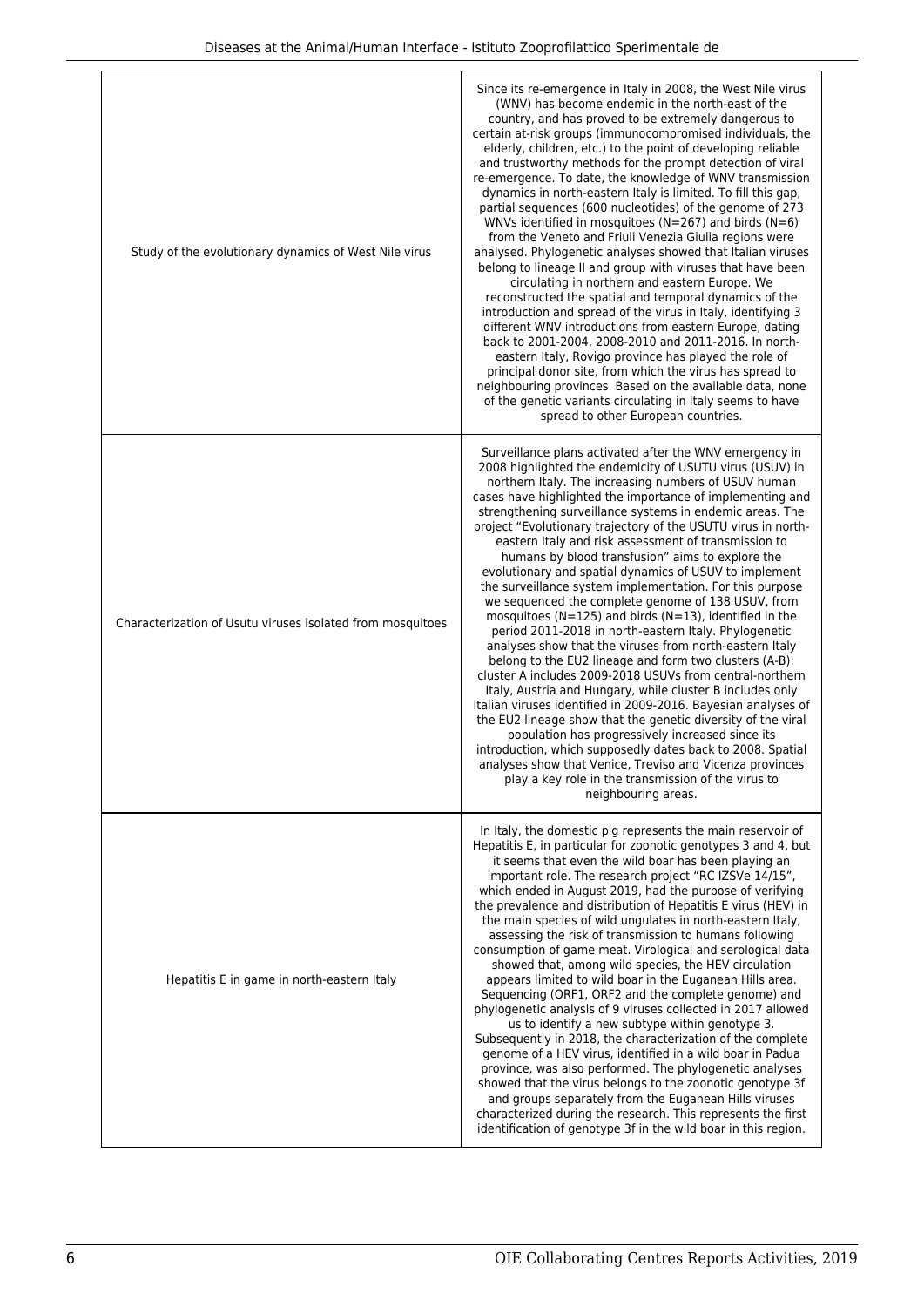| Monitoring mosquito populations for Flaviviridae in north-<br>eastern Italy                       | In 2019, we placed 72 CDC-CO2 mosquito traps over the<br>area and collected 197185 mosquitoes of 15 different<br>species. Viral search was done in 2932 pooled specimens.<br>West Nile virus was detected in 18 pools of Culex pipiens<br>and USUTU virus in 31 pools of Culex pipiens, Ochlerotatus<br>caspius and Aedes albopictus.                                                                                                                                                                                                                                                                                                                                                                                                                                                                                                                                                                                                                                                                                                                                                                                                                                                                                                                                                                                                                                                                                                                                                                                                                                                                             |
|---------------------------------------------------------------------------------------------------|-------------------------------------------------------------------------------------------------------------------------------------------------------------------------------------------------------------------------------------------------------------------------------------------------------------------------------------------------------------------------------------------------------------------------------------------------------------------------------------------------------------------------------------------------------------------------------------------------------------------------------------------------------------------------------------------------------------------------------------------------------------------------------------------------------------------------------------------------------------------------------------------------------------------------------------------------------------------------------------------------------------------------------------------------------------------------------------------------------------------------------------------------------------------------------------------------------------------------------------------------------------------------------------------------------------------------------------------------------------------------------------------------------------------------------------------------------------------------------------------------------------------------------------------------------------------------------------------------------------------|
| New approach to outbreak management for bovine Cystic<br>Echinococcosis (CE)                      | The study applied a new approach based on targeted<br>epidemiological surveys in areas with aggregation of bovine<br>CE cases, and compared the outcome with that of two<br>control areas with farms individually investigated. The<br>presence of territorial cluster of bovine farms with CE cases<br>was investigated for 3 consecutive years (2013-2014-2015)<br>in a high-risk area of Veneto Region (north-eastern Italy),<br>using a spatial scan statistic. Epidemiological investigations,<br>consisting of a questionnaire survey and canine faecal<br>samples collection, were conducted in cluster and control<br>areas. In total, 99 farms were surveyed and 208 faecal<br>samples were retrieved from dogs. Sixty-two farms (42)<br>bovine and 20 sheep) were investigated in cluster areas<br>and 37 farms (33 bovine and 4 sheep) in control areas.<br>Based on the results of the cestode egg isolation procedure,<br>14 animals (6.7%) were positive to taeniid eggs. For<br>molecular analysis, two dogs resulted positive to<br>Echinococcus granulosus, and seven to Taenia hydatigena.<br>Twelve positive dogs were found in targeted survey areas<br>and ten of these dogs were shepherd dogs, belonging to<br>transhumant sheep flocks known to pass in cluster areas.<br>The new approach demonstrated to successfully identify the<br>probable source of infection of CE positive bovines. Most of<br>positive dogs belonged to transhumant flocks, underlining<br>the importance to include shepherd dogs in the surveillance<br>system for CE                                         |
| Cost-effective surveillance of Ixodes ricinus ticks and<br>associated pathogens through modelling | Various ticks exist in the temperate hilly and pre-alpine<br>areas of Northern Italy, where Ixodes ricinus is the more<br>important. In this area different tick-borne pathogen<br>monitoring projects have recently been implemented. We<br>collaborated to this study presenting the results of a two<br>year field survey of ticks and associated pathogens,<br>conducted 2009-2010 in North-eastern Italy. The cost-<br>effectiveness of different sampling strategies, hypothesized<br>a posteriori based on two sub-sets of data, were compared<br>and analysed. The same two subsets were also used to<br>develop models of habitat suitability, using a maximum<br>entropy algorithm based on remotely sensed data.<br>Comparison of the two strategies (in terms of number of<br>ticks collected, rates of pathogen detection and model<br>accuracy) indicated that monitoring at many temporary<br>sites was more cost-effective than monthly samplings at a<br>few permanent sites. The two model predictions were<br>similar and provided a greater understanding of ecological<br>requirements of I. ricinus in the study area. Dense<br>vegetation cover, as measured by the normalized difference<br>vegetation index, was identified as a good predictor of tick<br>presence, whereas high summer temperatures appeared to<br>be a limiting factor. The study suggests that it is possible to<br>obtain realistic results (in terms of pathogens detection and<br>development of habitat suitability maps) with a relatively<br>limited sampling effort and a well planned monitoring<br>strategy |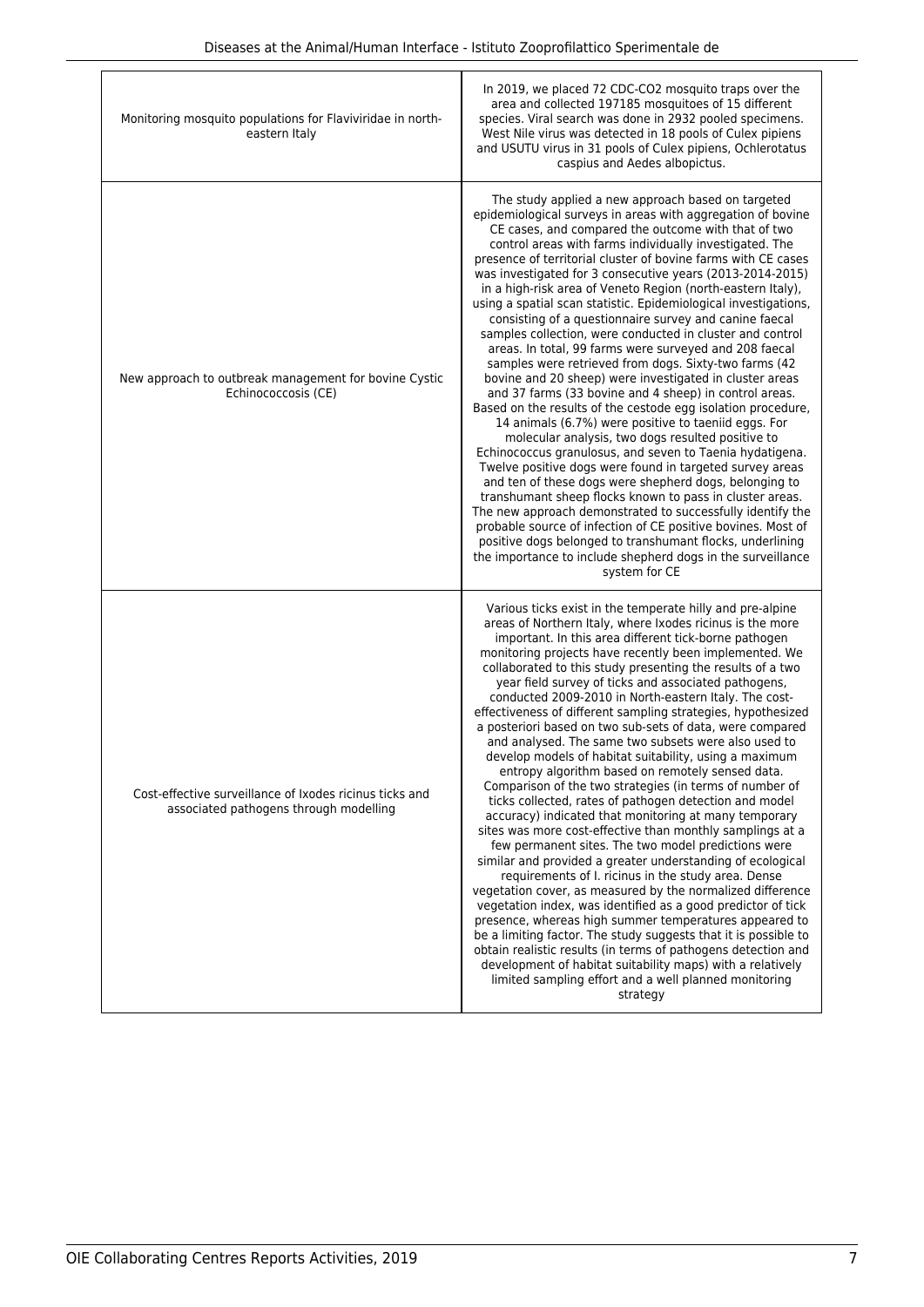| Mammalian Orthoreovirus (MRV): circulation in populations<br>of BATs and swine in Italy | MRVs are segmented RNA viruses showing wide host and<br>geographical range. MRV infection, mostly asymptomatic,<br>may cause diarrhea and encephalitis in newborns. In 2015,<br>we first reported MRV in Italian pigs, phylogenetically<br>related with bat and human strains. We applied ecological<br>and virological methods to characterize the interface<br>bats/pigs in intensive Italian farms and to investigate the<br>ability of pigs to maintain, amplify and reassort MRVs of bat<br>origin. We showed the high activity and biodiversity of bats,<br>likely related to the abundance of insects in the sewage<br>tanks and to the diversity of shelters. Despite bats seem to<br>avoid pig shelters, the presence of guano just outside the<br>entrance and in the food storage room provide evidence for<br>indirect exposure. We found MRVs in bats and pigs, with no<br>phylogenetic correlation. A single strain circulated in pigs,<br>suggesting intra-species transmission. However, while 8/10<br>segments clustered with a strain previously found in the<br>same population, the correlation of S1 and M2 with bat<br>MRVs supported a reassortment event. It's impossible to<br>foresee whether new pathogens may emerge at this<br>interface, but the high contact between pigs and many bat<br>species suggests the indirect occurrence of viral exchange<br>through faeces. Pig's exposure to bat viruses was supported<br>by the detection of live MRV in guano from farms. Also,<br>virological data in pigs suggest that they might act both as<br>intermediate and amplifying hosts for bat viruses |  |
|-----------------------------------------------------------------------------------------|------------------------------------------------------------------------------------------------------------------------------------------------------------------------------------------------------------------------------------------------------------------------------------------------------------------------------------------------------------------------------------------------------------------------------------------------------------------------------------------------------------------------------------------------------------------------------------------------------------------------------------------------------------------------------------------------------------------------------------------------------------------------------------------------------------------------------------------------------------------------------------------------------------------------------------------------------------------------------------------------------------------------------------------------------------------------------------------------------------------------------------------------------------------------------------------------------------------------------------------------------------------------------------------------------------------------------------------------------------------------------------------------------------------------------------------------------------------------------------------------------------------------------------------------------------------------------------------------------------------------------------|--|
| Monitoring the focus of Echinococcus multilocularis in red<br>fox                       | In 2019, The Centre offered a diagnostic service for the<br>search of Echinococcus multilocularis eggs and subsequent<br>molecular characterization in fox feces (Vulpes vulpes) from<br>the area of competence. In total, 374 foxes were examined.<br>The presence of the parasite was confirmed in 5 (1.3%)<br>foxes in the province of Bolzano, confirming the presence of<br>the pre-existing outbreak.                                                                                                                                                                                                                                                                                                                                                                                                                                                                                                                                                                                                                                                                                                                                                                                                                                                                                                                                                                                                                                                                                                                                                                                                                        |  |
| Surveillance of Invasive mosquitoes                                                     | We monitored the entry and spread of invasive species of<br>mosquitoes of the genus Aedes, through the surveillance of<br>certain "Point of entry" such as the port of Marghera, the<br>airport of Venice, the airport of Treviso. In the port of<br>Marghera and in Tessera airport, only mosquitoes of the<br>Aedes albopictus species have been observed, spread<br>throughout the port and airport area.<br>For the first time, two adult specimens of the Aedes<br>koreicus species (identification confirmed by molecular<br>biology method) were found at the Treviso airport in July<br>and October October.                                                                                                                                                                                                                                                                                                                                                                                                                                                                                                                                                                                                                                                                                                                                                                                                                                                                                                                                                                                                               |  |
| <b>Training, capacity building</b>                                                      |                                                                                                                                                                                                                                                                                                                                                                                                                                                                                                                                                                                                                                                                                                                                                                                                                                                                                                                                                                                                                                                                                                                                                                                                                                                                                                                                                                                                                                                                                                                                                                                                                                    |  |
| <b>Title of activity</b>                                                                | <b>Scope</b>                                                                                                                                                                                                                                                                                                                                                                                                                                                                                                                                                                                                                                                                                                                                                                                                                                                                                                                                                                                                                                                                                                                                                                                                                                                                                                                                                                                                                                                                                                                                                                                                                       |  |
| Provision of positive controls for diagnosis and research                               | The CC provided to public and private Institutions extracted<br>DNA/RNA of viruses, bacteria and protozoan transmitted by<br>artropods vectors, fungal pathogens and specimens of<br>invasive mosquitoes (eggs, larvae and adults)                                                                                                                                                                                                                                                                                                                                                                                                                                                                                                                                                                                                                                                                                                                                                                                                                                                                                                                                                                                                                                                                                                                                                                                                                                                                                                                                                                                                 |  |
| <b>Zoonoses</b>                                                                         |                                                                                                                                                                                                                                                                                                                                                                                                                                                                                                                                                                                                                                                                                                                                                                                                                                                                                                                                                                                                                                                                                                                                                                                                                                                                                                                                                                                                                                                                                                                                                                                                                                    |  |
| <b>Title of activity</b>                                                                | <b>Scope</b>                                                                                                                                                                                                                                                                                                                                                                                                                                                                                                                                                                                                                                                                                                                                                                                                                                                                                                                                                                                                                                                                                                                                                                                                                                                                                                                                                                                                                                                                                                                                                                                                                       |  |
| diagnosis and surveillance of other zoonosis                                            | The Centre also offers diagnosis, research and surveillance<br>for other zoonoses such as Q fever in livestock; leptospirosis<br>in dogs, cats, pigs, horses and ruminants; dermatofitoses in<br>dogs, cats adnd horses (Microsporum and Trichophyton);<br>other vector-borne pathogens of pets and livestock<br>(Anaplasma, Leishmania, Borrelia, tick-borne encephalitis,<br>Rickettsia, Bartonella and piroplasms.                                                                                                                                                                                                                                                                                                                                                                                                                                                                                                                                                                                                                                                                                                                                                                                                                                                                                                                                                                                                                                                                                                                                                                                                              |  |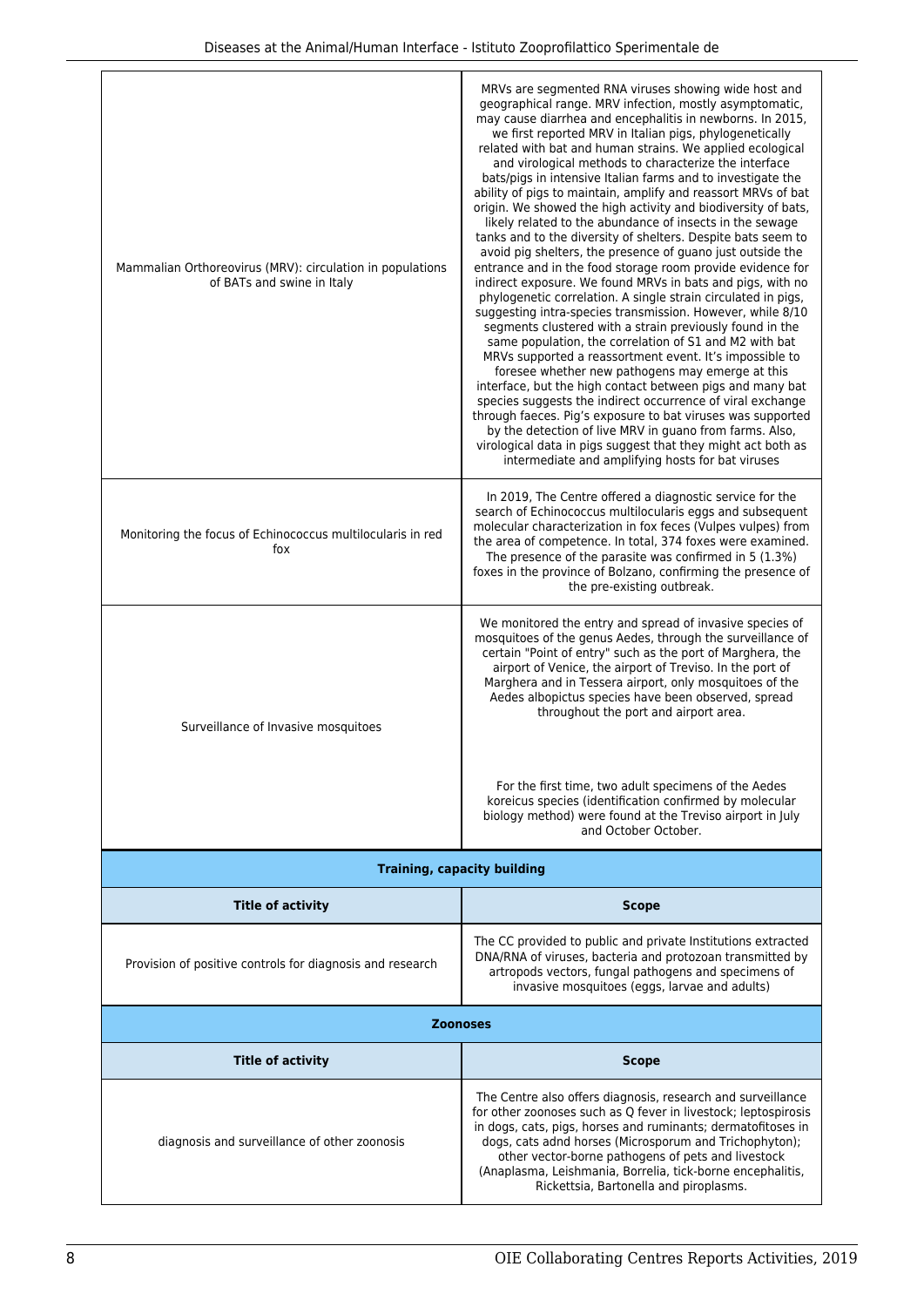| <b>Wildlife</b>                                                                                                                                             |                                                                                                                                                                                                                                                                                                                                                                                                                                                                                                                                                                                                                                                                                                                                                                                                                                                                                                                                                                                                                                                                                                                                                                                                                                                                                                                                                                                                                                                                                                                                |
|-------------------------------------------------------------------------------------------------------------------------------------------------------------|--------------------------------------------------------------------------------------------------------------------------------------------------------------------------------------------------------------------------------------------------------------------------------------------------------------------------------------------------------------------------------------------------------------------------------------------------------------------------------------------------------------------------------------------------------------------------------------------------------------------------------------------------------------------------------------------------------------------------------------------------------------------------------------------------------------------------------------------------------------------------------------------------------------------------------------------------------------------------------------------------------------------------------------------------------------------------------------------------------------------------------------------------------------------------------------------------------------------------------------------------------------------------------------------------------------------------------------------------------------------------------------------------------------------------------------------------------------------------------------------------------------------------------|
| <b>Title of activity</b>                                                                                                                                    | <b>Scope</b>                                                                                                                                                                                                                                                                                                                                                                                                                                                                                                                                                                                                                                                                                                                                                                                                                                                                                                                                                                                                                                                                                                                                                                                                                                                                                                                                                                                                                                                                                                                   |
| Support to the epidemiology and surveillance of<br>trichinellosis                                                                                           | We monitored 11596 wild animals for Trichinella spp.,<br>including wild boars (10153), red foxes (819) wolves (16),<br>golden jackals (11) and mustelids (578). Monitoring is still<br>ongoing, but currently none has tested positive.                                                                                                                                                                                                                                                                                                                                                                                                                                                                                                                                                                                                                                                                                                                                                                                                                                                                                                                                                                                                                                                                                                                                                                                                                                                                                        |
| Diagnosis, biotechnology and laboratory                                                                                                                     |                                                                                                                                                                                                                                                                                                                                                                                                                                                                                                                                                                                                                                                                                                                                                                                                                                                                                                                                                                                                                                                                                                                                                                                                                                                                                                                                                                                                                                                                                                                                |
| <b>Title of activity</b>                                                                                                                                    | <b>Scope</b>                                                                                                                                                                                                                                                                                                                                                                                                                                                                                                                                                                                                                                                                                                                                                                                                                                                                                                                                                                                                                                                                                                                                                                                                                                                                                                                                                                                                                                                                                                                   |
| Standardization and validation of molecular diagnostic tests<br>for zoonosis                                                                                | In 2019 the CC validated a multiplex PCR for the detection<br>in fecal samples of carnivores of Echinococcus granulosus,<br>E. multilocularis and other tenids                                                                                                                                                                                                                                                                                                                                                                                                                                                                                                                                                                                                                                                                                                                                                                                                                                                                                                                                                                                                                                                                                                                                                                                                                                                                                                                                                                 |
| Standardization and validation of molecular diagnostic tests<br>for pathogens transmitted by vectors                                                        | In 2019 the CC validated a real-time PCR for the diagnsosis<br>of heamoplasmas transmitted by fleas                                                                                                                                                                                                                                                                                                                                                                                                                                                                                                                                                                                                                                                                                                                                                                                                                                                                                                                                                                                                                                                                                                                                                                                                                                                                                                                                                                                                                            |
| Standardization and validation of microscopic diagnostic<br>tests                                                                                           | In 2019 the CC validated through ring test the filth-test, for<br>the diagnosis of insects infesting food staff                                                                                                                                                                                                                                                                                                                                                                                                                                                                                                                                                                                                                                                                                                                                                                                                                                                                                                                                                                                                                                                                                                                                                                                                                                                                                                                                                                                                                |
| Development and characterization of neuraminidase<br>inhibitors for animal and human paramyxovirus                                                          | Through a the collaboration with I.R.C.S.S. Policlinico San<br>Donato and the Universities of Milan and Copenhagen, the<br>reference centre has developed an in vitro model for the<br>characterization of the antiviral activity of compounds<br>derived from the 2-deoxy-2,3-didehydro-N-acetylneuraminic<br>acid (DANA) molecule. The compounds have been tested<br>against the Newcastle Disease Virus (NDV), as a model for<br>human parainfluenza virus type 3 (hPIV3), a pathogen that<br>may cause severe respiratory infection in young children.<br>NDV is a good translational model for hPIV3 considering the<br>high identity between the two viruses in terms of HN<br>protein structure and binding site of antiviral drugs with<br>anti-neuraminidase activity. The study has defined: a) the<br>main mechanism of action of the drugs as anti-sialidase, no<br>significant inhibition of the virus attachment was observed;<br>b) the potency, significantly higher than commercial<br>molecules, according to the in vitro results; c) the<br>cytotoxicity and the selectivity index (S.I.), with promising<br>results for an in vivo study, since S.I. values for many of<br>these molecules range between 10.000 and 100.000. Since<br>for some of the molecules in this study a patent is under<br>evaluation, it is impossible to give further technical-<br>scientific details. The translational model will be validated<br>comparing viral inhibition assays performed on NDV with<br>those on hPIV3. |
| Development and validation of a high-throughput<br>serological method for the diagnosis and surveillance of<br>infections caused by DENGUE and ZIKA viruses | Within the framework of the ZIKAction project, financed<br>under the H2020 programme, the researchers at the IZSVe<br>Reference Centre have modified the traditional titration<br>method for flaviviruses, which is based on a plaque count<br>assay. The traditional method for titration of Zika virus and<br>related flaviviruses generally requires 96 to 120 hours of<br>culture on susceptible cell monolayers for the visualization<br>of plaques, made visible to the naked eye by application of<br>a dye. The plaque assay method is at the basis of the<br>serological technique of the plaque reduction neutralization<br>test (PRNT) which is considered the gold standard method<br>to assess the immunological profile of a patient with<br>previous exposure to more than one flavivirus (e.g. Dengue<br>virus serotype 1 to 4 and/or Zika virus). The PRNT assay has<br>been modified in order for it to be performed on a 96 wells<br>plate with the visualization of viral plaques in 44 hours.<br>Visualization of plaques is obtained with an<br>immunocytochemical staining method using a pan-flavivirus<br>antibody (4G2). The modifications made to the assay<br>allowed a reduction in the turnaround time and the volume<br>of sample required and made possible its use in large scale<br>to test a great number of samples, fulfilling the<br>requirements for a high-throughput screening assay.                                                                                                 |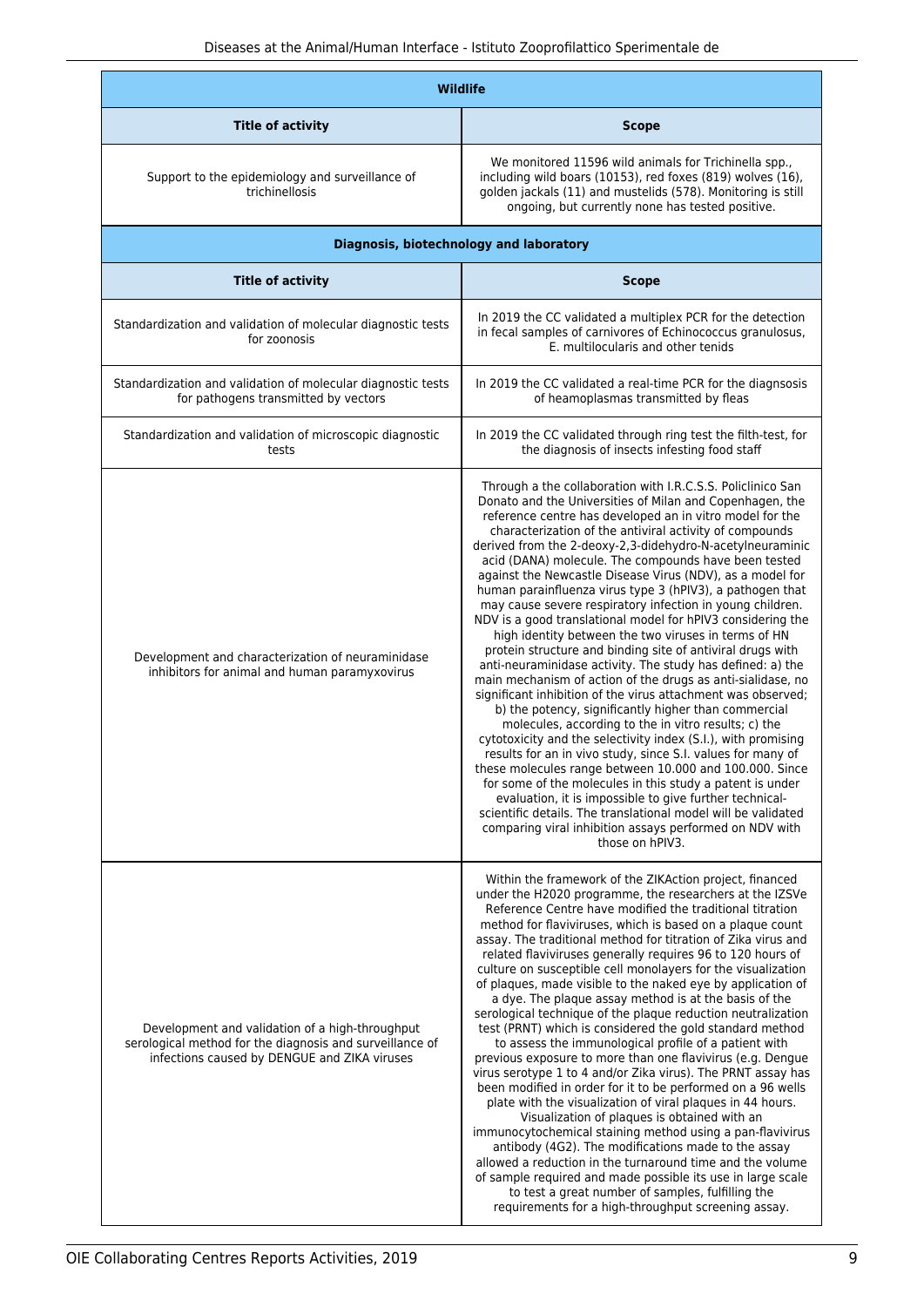|                                                                                              | In the framework of the Horizon2020 funding program, the<br>ZIKAction project aims at understanding the drivers that<br>determines the vertical transmission of Zika viruses from<br>mothers to babies during pregnancy. In this reporting<br>period viruses from both the Asian (French Polynesia and<br>Honduras/15 strains) and African (MR766) lineage were<br>characterized, to characterize their replication profile in<br>human placental explants of the third trimester. Differences<br>in the replication of viruses on explants have been further<br>investigated by means of deep sequencing and by testing<br>viruses for their binding and replicative phenotypes, using |  |
|----------------------------------------------------------------------------------------------|-----------------------------------------------------------------------------------------------------------------------------------------------------------------------------------------------------------------------------------------------------------------------------------------------------------------------------------------------------------------------------------------------------------------------------------------------------------------------------------------------------------------------------------------------------------------------------------------------------------------------------------------------------------------------------------------|--|
| Characterization of the viral tropism and growth of Zika<br>virus in term placental explants | placental cell lines of different origin, namely throphoblast<br>and macrophages. RNAseq analyses are currently ongoing<br>to unravel the host-dependent mechanism underpinning the<br>replication and crossing of the placental barrier.                                                                                                                                                                                                                                                                                                                                                                                                                                               |  |
|                                                                                              | Differences in the envelope lipid composition of Zika viruses<br>appear to correlate with the minimum infectious dose of<br>placental tissues, a result that shall be further investigated<br>to identify the specific viral factors underpinning this<br>phenomenon.                                                                                                                                                                                                                                                                                                                                                                                                                   |  |
| <b>Other (Name the category)</b>                                                             |                                                                                                                                                                                                                                                                                                                                                                                                                                                                                                                                                                                                                                                                                         |  |
|                                                                                              |                                                                                                                                                                                                                                                                                                                                                                                                                                                                                                                                                                                                                                                                                         |  |
| <b>Title of activity</b>                                                                     | <b>Scope</b>                                                                                                                                                                                                                                                                                                                                                                                                                                                                                                                                                                                                                                                                            |  |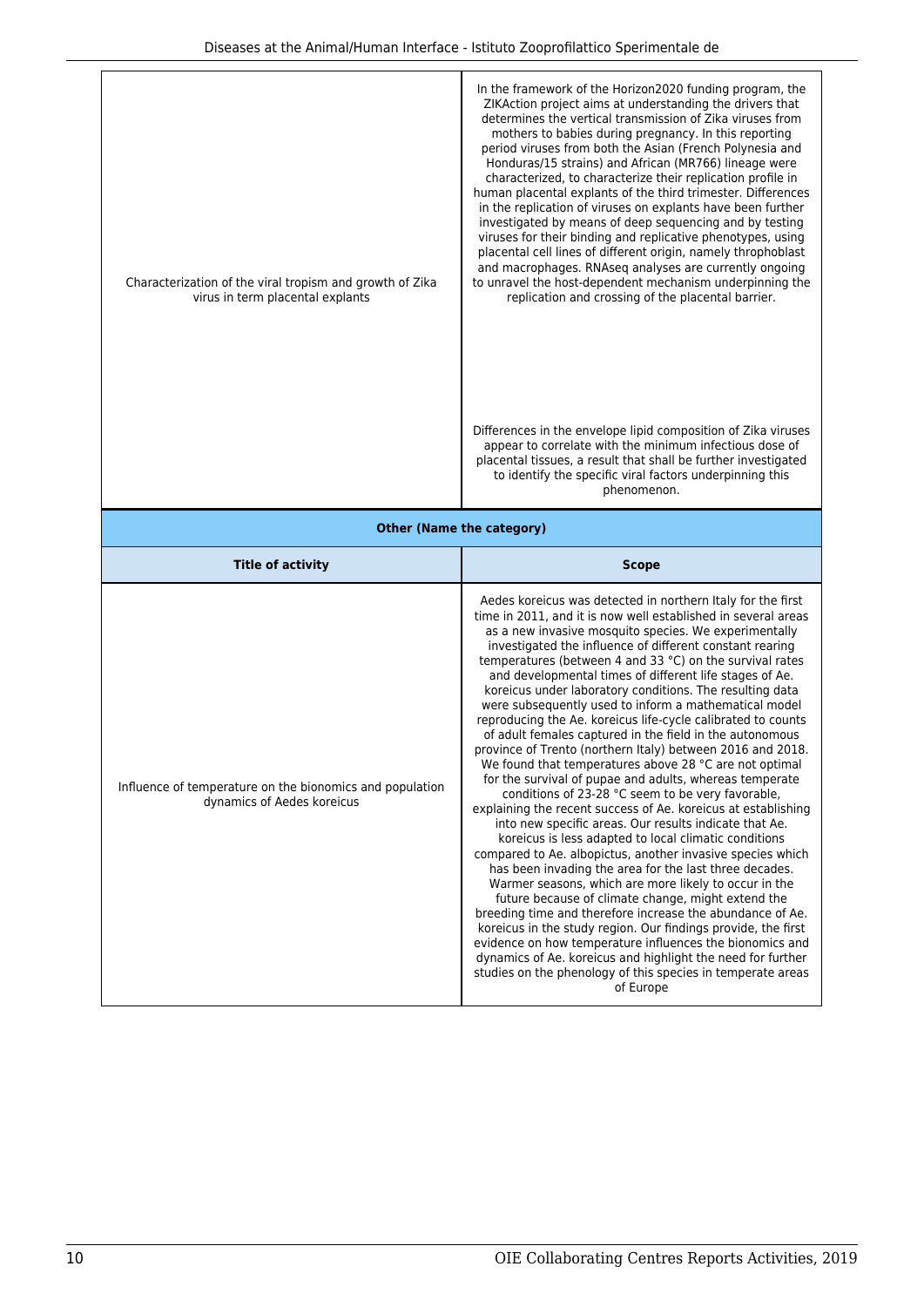| Spread of Aedes japonicus japonicus in Italy           | The invasive mosquito species, Aedes japonicus japonicus,<br>was detected in northeastern Italy for the first time in 2015,<br>at the border with Austria. This study is the results of four<br>years (2015-2018) of activity. The presence of Ae. j.<br>japonicus was checked in all possible breeding sites through<br>collections of larvae. The monitoring started from the site of<br>the first detection at the Austrian border and then was<br>extended in all directions. The mosquitoes were identified<br>morphologically and molecularly. Aedes j. japonicus was<br>found in 58 out of 73 municipalities monitored (79.5%). In<br>total, 238 sampling sites were monitored and 90 were<br>positive for presence of Ae. j. japonicus larvae (37.8%). The<br>mosquito was collected mainly in artificial containers<br>located in small villages and in rural areas. Aedes j.<br>japonicus is well established in Italy and in only four years<br>has colonised two Italian Regions, displaying rapid<br>spreading throughout hilly and mountainous areas.<br>Colonization towards the south seems limited by climatic<br>conditions and the occurrence of a large population of the<br>larval competitor, Ae. albopictus. The further spread of Ae.<br>j. japonicus has the potential to pose new threats of<br>zoonotic agents (i.e. Dirofilaria spp. and West Nile virus)<br>within areas at altitudes previously considered at negligible<br>risk in Italy |
|--------------------------------------------------------|-------------------------------------------------------------------------------------------------------------------------------------------------------------------------------------------------------------------------------------------------------------------------------------------------------------------------------------------------------------------------------------------------------------------------------------------------------------------------------------------------------------------------------------------------------------------------------------------------------------------------------------------------------------------------------------------------------------------------------------------------------------------------------------------------------------------------------------------------------------------------------------------------------------------------------------------------------------------------------------------------------------------------------------------------------------------------------------------------------------------------------------------------------------------------------------------------------------------------------------------------------------------------------------------------------------------------------------------------------------------------------------------------------------------------------------------------------------------------|
| Spatio-Temporal Dynamics of Aedes Albopictus Dispersal | The increasing number of exotic arbovirus cases imported<br>in Europe and the 2017 chikungunya outbreak in<br>central/southern Italy highlight the urgency of evidence-<br>based outbreak management plans to predict, prevent or<br>interrupt spreading of these arboviruses to non-endemic<br>countries in temperate regions. We here present the results<br>of three mark-release-recapture experiments conducted in<br>a peri-urban area of North-East Italy to estimate the spatio-<br>temporal dynamics of the dispersal of Aedes albopictus<br>females looking for oviposition sites. The Flight Range of<br>90% of the mosquito population (FR90) was found to<br>exceed 200 m, consistently with data obtained from a<br>previous study conducted in a highly urbanised area in<br>Rome (Central Italy). Modelling results showed that<br>dispersal can be so rapid that insecticide spraying within a<br>200m-radius around a potential infected case leaves >10%<br>probability that a potentially infected mosquito escapes the<br>treatment, even if this is carried out after only 2-3 days<br>since the importation of a viremic case. These data provide<br>evidence in favour of an update of guidelines for the control<br>of exotic autochthonous arbovirus transmission in<br>temperate areas and highlight the need of effective<br>surveillance approaches and rapid response to contain the<br>risks associated to imported viremic cases        |

# *ToR : To propose or develop methods and procedures that facilitate harmonisation of international standards and guidelines applicable to the designated specialty*

**2. Proposal or development of any procedure that will facilitate harmonisation of international regulations applicable to the surveillance and control of animal diseases, food safety or animal welfare**

| Proposal title | Scope/Content | Applicable area                                                                          |
|----------------|---------------|------------------------------------------------------------------------------------------|
| XX             | XХ            | □Surveillance and control of animal diseases<br>$\square$ Food safety<br>□Animal welfare |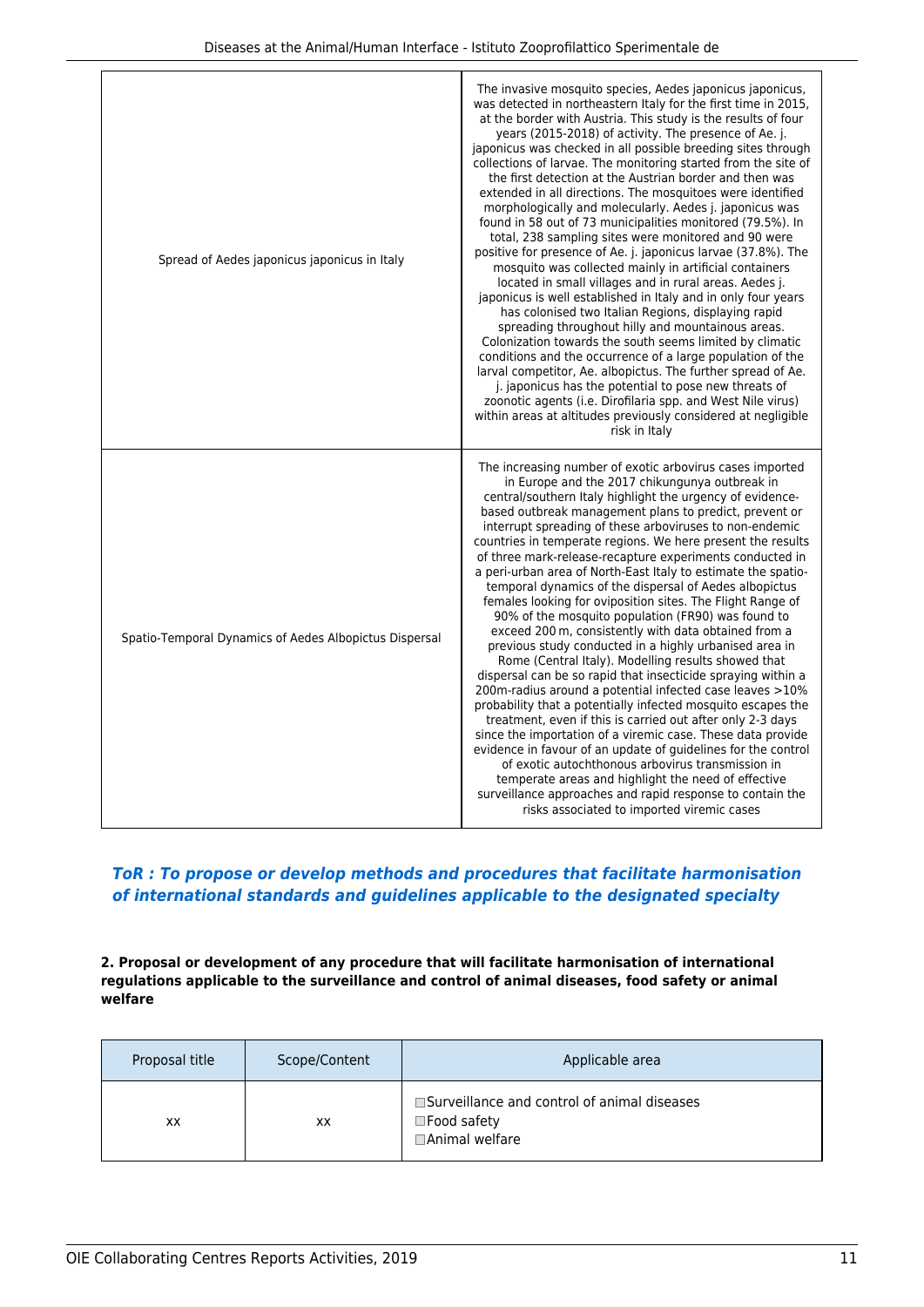*ToR: To establish and maintain a network with other OIE Collaborating Centres designated for the same specialty, and should the need arise, with Collaborating Centres in other disciplines*

*ToR: To carry out and/or coordinate scientific and technical studies in collaboration with other centres, laboratories or organisations*

**3. Did your Collaborating Centre maintain a network with other OIE Collaborating Centres (CC), Reference Laboratories (RL), or organisations designated for the same specialty, to coordinate scientific and technical studies?**

Yes

| Name of OIE CC/RL/other<br>organisation(s)                                                         | Location             | Region of<br>networking<br>Centre                                                                                | Purpose<br>Research studies focusing, among the<br>others, on investigating zoonotic viral<br>agents including animal influenza<br>viruses<br>COST Action CA17108. A transboundary<br>network across Europe to establish a<br>cost effective management of the risk of<br>introduction and spread of Exotic<br>Invasive Aedes Mosquito Borne Viruses.<br>Partners from 19 countries |  |
|----------------------------------------------------------------------------------------------------|----------------------|------------------------------------------------------------------------------------------------------------------|-------------------------------------------------------------------------------------------------------------------------------------------------------------------------------------------------------------------------------------------------------------------------------------------------------------------------------------------------------------------------------------|--|
| National Centre for Foreign<br>Animal Disease of the<br>Canadian Food Inspection<br>Agency (NCFAD) | Winnipeg<br>(Canada) | $\Box$ Africa<br>$\boxtimes$ Americas<br>$\Box$ Asia and<br>Pacific<br>$\square$ Europe<br>$\square$ Middle East |                                                                                                                                                                                                                                                                                                                                                                                     |  |
| Aedes Invasive Mosquitoes<br>(AIM-COST)                                                            | Europe               | $\square$ Africa<br>$\Box$ Americas<br>$\Box$ Asia and<br>Pacific<br>$\boxtimes$ Europe<br>□Middle East          |                                                                                                                                                                                                                                                                                                                                                                                     |  |

#### **4. Did your Collaborating Centre maintain a network with other OIE Collaborating Centres, Reference laboratories, or organisations in other disciplines, to coordinate scientific and technical studies?**

Yes

| Name of OIE CC/RL/other<br>Location<br>organisation(s) | Region of<br>networking<br>Centre | Purpose |
|--------------------------------------------------------|-----------------------------------|---------|
|--------------------------------------------------------|-----------------------------------|---------|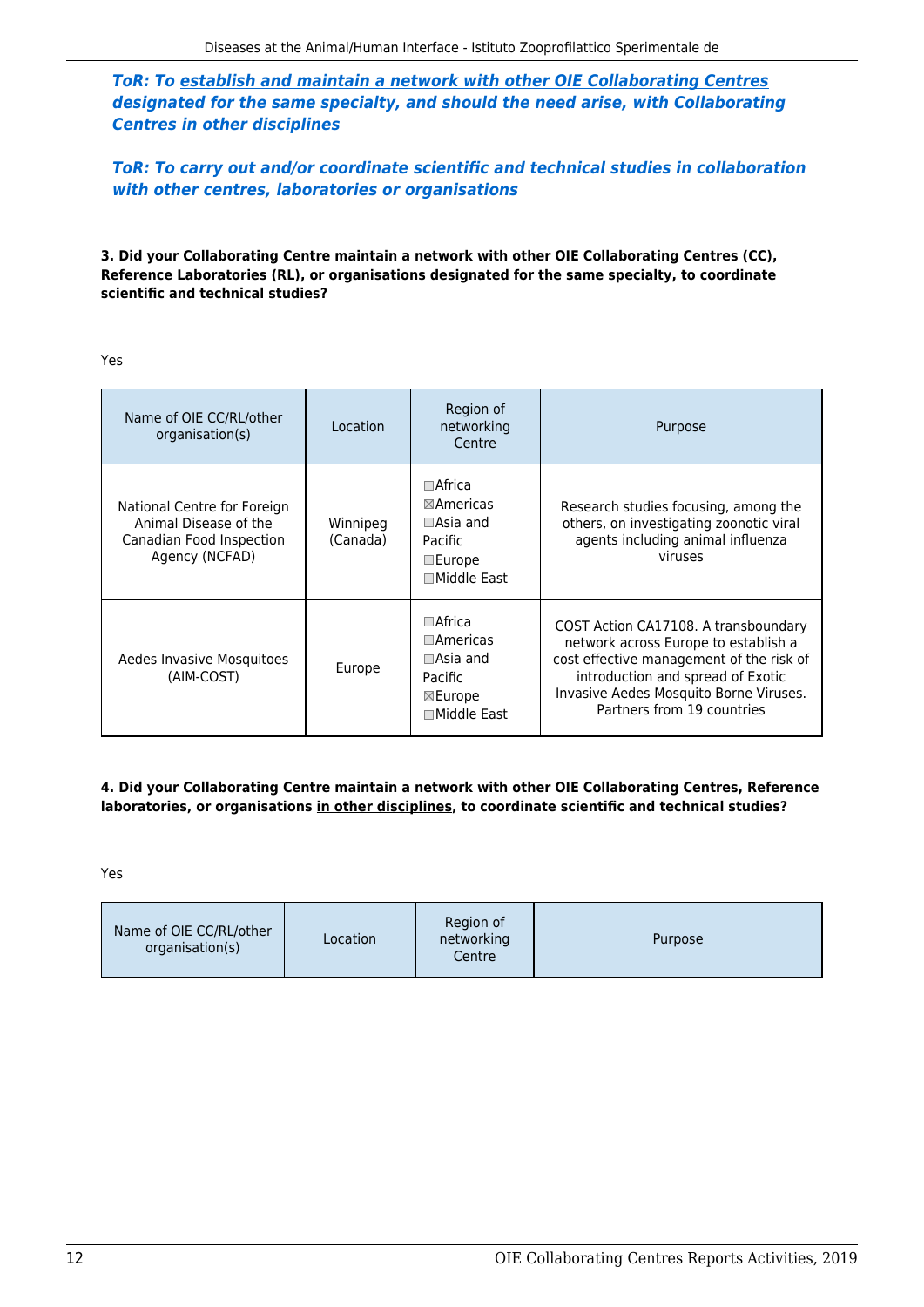| <b>Medical Research</b><br>Council                                                                                     |                                        |                                                                                    |                                                                                                                                                                                                 |  |
|------------------------------------------------------------------------------------------------------------------------|----------------------------------------|------------------------------------------------------------------------------------|-------------------------------------------------------------------------------------------------------------------------------------------------------------------------------------------------|--|
| University of Glasgow<br>Centre for Virus                                                                              | Glasgow (United                        | $\Box$ Africa<br>⊠Americas<br>⊠Asia and                                            | OIE-ad hoc group on high throughput<br>sequencing,                                                                                                                                              |  |
| Research - CVR                                                                                                         | Kingdom)                               | Pacific<br>⊠Europe<br>□Middle East                                                 | Bioinformatics and computational<br>Genomics (HTS-BCG)                                                                                                                                          |  |
| (OIE CC Viral Genomics<br>and Bioinformatics)                                                                          |                                        |                                                                                    |                                                                                                                                                                                                 |  |
| Istituto Zooprofilattico<br>Sperimentale della<br>Lombardia e dell'Emilia<br>Romagna "Bruno<br>Ubertini"- IZSLER       |                                        | $\Box$ Africa<br>⊠Americas<br>⊠Asia and                                            | OIE-ad hoc group on high throughput<br>sequencing,                                                                                                                                              |  |
| (OIE CC Veterinary<br>Biologicals Biobank)                                                                             | Brescia (Italy)                        | Pacific<br>⊠Europe<br>□Middle East                                                 | Bioinformatics and computational<br>Genomics (HTS-BCG)                                                                                                                                          |  |
| Australian Animal Health<br>Laboratory                                                                                 | Victoria<br>(Australia)                | □Africa<br>$\Box$ Americas<br>⊠Asia and<br>Pacific                                 | OIE-ad hoc group on high throughput<br>sequencing,                                                                                                                                              |  |
| <b>CSIRO Livestock</b><br>Industries (OIE CC<br>Laboratory Capacity<br>Building)                                       |                                        | <b>Europe</b><br><b>□Middle East</b>                                               | Bioinformatics and computational<br>Genomics (HTS-BCG)                                                                                                                                          |  |
| ZIKAction, Horizon2020 -<br><b>Grant Agreement</b><br>734857 of the EU<br>Commission DG for<br>research and innovation | Coordinator:<br><b>INSERM</b> (France) | ⊠Africa<br>⊠Americas<br>$\boxtimes$ Asia and<br>Pacific<br>⊠Europe<br>□Middle East | Interdisciplinary programme of research<br>studies to address key knowledge gaps<br>related to ZIKV epidemiology, natural<br>history and pathogenesis, focusing on<br>maternal and child health |  |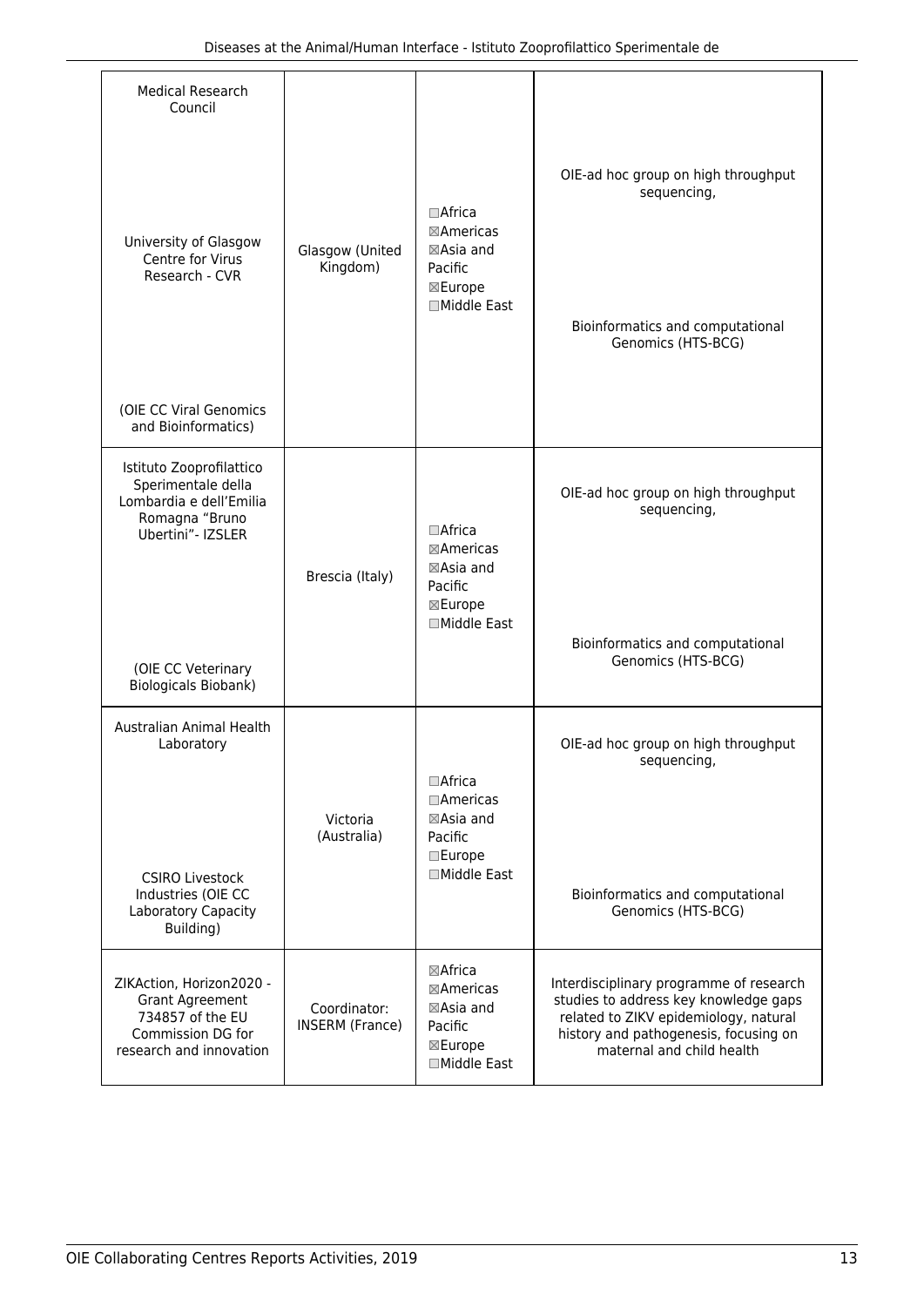| PRIMA CALL - Medirab                                                                  | Spain, Tunisia,<br>Morocco, Italy                      | ⊠Africa<br>$\Box$ Americas<br>$\Box$ Asia and<br>Pacific<br>⊠Europe<br>□Middle East                  | Strategies for the control of rabies in<br>North African Mediterranean countries<br>and the prevention of importation into<br>Europe. Despite investigating the present<br>situation of rabies in Tunisia and<br>Morocco, this project also focuses on bat<br>rabies, as it is likely that natural<br>movements of bats might be responsible<br>of shared pathogens across the<br>Mediterranean countries, included rabies<br>related lyssaviruses. |  |
|---------------------------------------------------------------------------------------|--------------------------------------------------------|------------------------------------------------------------------------------------------------------|-----------------------------------------------------------------------------------------------------------------------------------------------------------------------------------------------------------------------------------------------------------------------------------------------------------------------------------------------------------------------------------------------------------------------------------------------------|--|
| <b>BIO-CRIME Interreg VA</b><br>Italy-Austria                                         | Europe                                                 | $\Box$ Africa<br>$\Box$ Americas<br>$\Box$ Asia and<br>Pacific<br>⊠Europe<br>□Middle East            | Organisation and implementation of<br>training activities on controls of<br>movements of dogs and cats: i.e. intra-<br>Union trade, imports and non-commercial<br>movements                                                                                                                                                                                                                                                                         |  |
| EUREGIO Project -<br>ConBAT<br>Combining BAT<br>Conservation and<br>spillover Control | Funded<br>interregional<br>project networks<br>- Italy | $\Box$ Africa<br>$\Box$ Americas<br>$\Box$ Asia and<br>Pacific<br>⊠Europe<br>□Middle East            | Investigating the ecology of Myotis<br>myotis throughout the EUREGIO area<br>with the aim of studying LYSV                                                                                                                                                                                                                                                                                                                                          |  |
| Institute of Microbiology<br>and Immunology,<br>Medical Faculty of<br>Ljubljana       | Ljubljana,<br>Slovenia                                 | $\Box$ Africa<br>$\Box$ Americas<br>$\Box$ Asia and<br>Pacific<br>⊠Europe<br>□Middle East            | Mammalian Orthoreovirus isolates to be<br>tested for their capability of growing in<br>different cell substrates, including<br>immortalized cell cultures, primary cells<br>and organ explants from several host<br>species. Some of the viral strains will be<br>used as reference material in<br>pathogenetic studies aiming to identify<br>the viral patterns that might enhance the<br>likelihood for spill-over events.                        |  |
| <b>IVO De Carneri Tanzania</b>                                                        | Zanzibar<br>Archipelago                                | $\boxtimes$ Africa<br>$\Box$ Americas<br>$\Box$ Asia and<br>Pacific<br><b>Europe</b><br>□Middle East | Providing support for public health<br>programs in the area, one of the world's<br>most affected by parasitic and infectious<br>diseases                                                                                                                                                                                                                                                                                                            |  |

# *ToR: To place expert consultants at the disposal of the OIE.*

#### **5. Did your Collaborating Centre place expert consultants at the disposal of the OIE?**

| Kind of consultancy<br>Name of expert | Subject |
|---------------------------------------|---------|
|---------------------------------------|---------|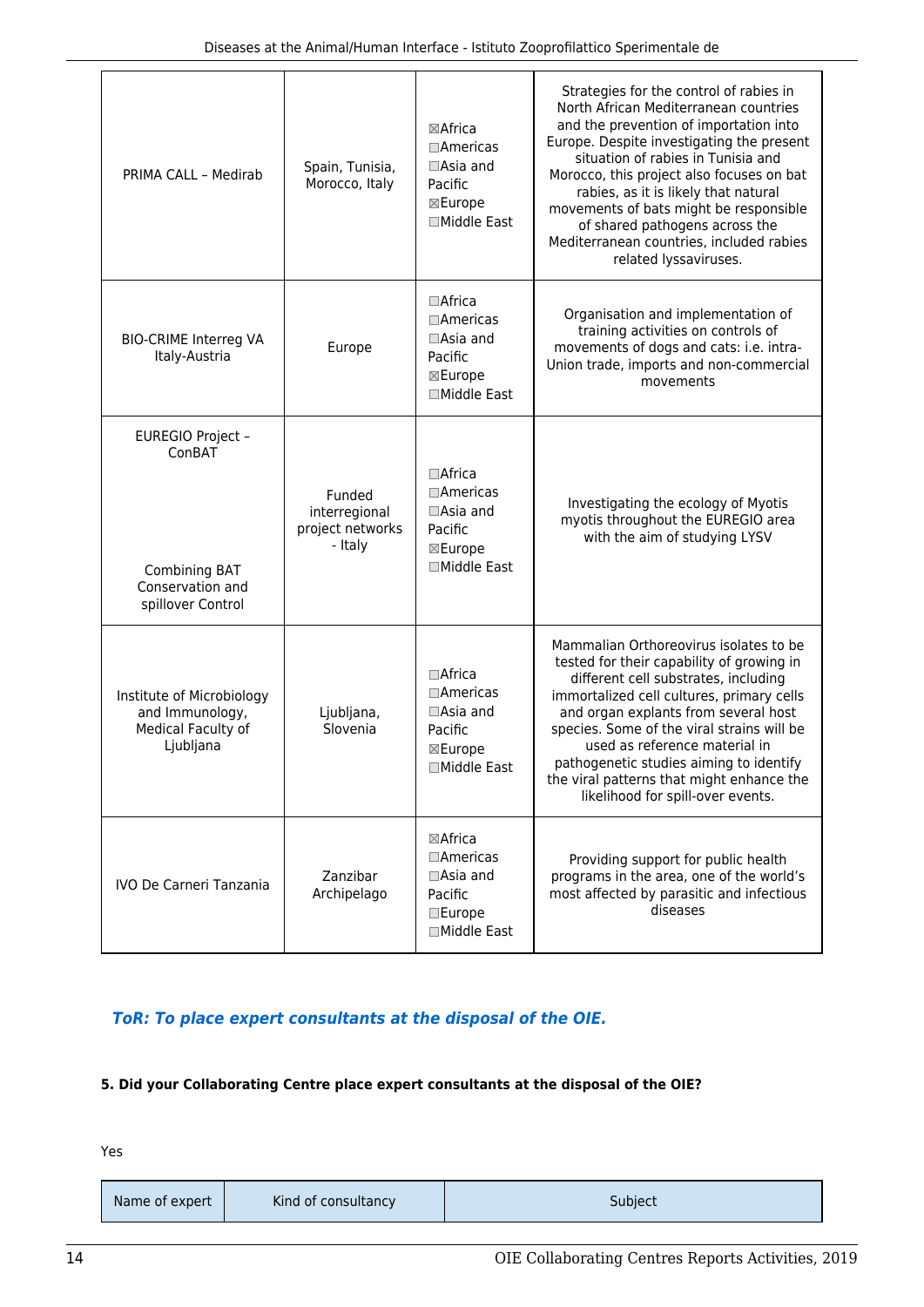|               | WHO Workshop                    |                                                     |
|---------------|---------------------------------|-----------------------------------------------------|
| Gioia Capelli |                                 | Vector Borne Disease Operational Readiness Workshop |
|               | 15-17 October, Sofia - Bulgaria |                                                     |

## *ToR: To provide, within the designated specialty, scientific and technical training to personnel from OIE Member Countries*

**6. Did your Collaborating Centre provide scientific and technical training, within the remit of the mandate given by the OIE, to personnel from OIE Member Countries?**

Yes a) Technical visits: 0 b) Seminars: 2 c) Hands-on training courses: 0 d) Internships (>1 month): 1

| Type of<br>technical<br>training<br>provided (a, b,<br>$\ c \text{ or } d$ | Content                                                                                                    | Country of origin<br>of the expert(s)<br>provided with<br>training | No. participants from<br>the corresponding<br>country |
|----------------------------------------------------------------------------|------------------------------------------------------------------------------------------------------------|--------------------------------------------------------------------|-------------------------------------------------------|
| d                                                                          | Diagnosis and surveillance of zoonosis                                                                     | Italy                                                              |                                                       |
| b                                                                          | On-line course " Non-commercial handling<br>of pets according Reg. (UE) 576/2013 and<br>Reg. (UE) 577/2013 | Italy                                                              | 456                                                   |
| b                                                                          | On-line course: "Artropod vectors of<br>pathogens to humans and animals:<br>mosquitoes"                    | Italy                                                              | 308                                                   |

## *ToR: To organise and participate in scientific meetings and other activities on behalf of the OIE*

**7. Did your Collaborating Centre organise or participate in the organisation of scientific meetings on behalf of the OIE?**

No

# *ToR: To collect, process, analyse, publish and disseminate data and information relevant to the designated specialty*

**8. Publication and dissemination of any information within the remit of the mandate given by the OIE that may be useful to Member Countries of the OIE**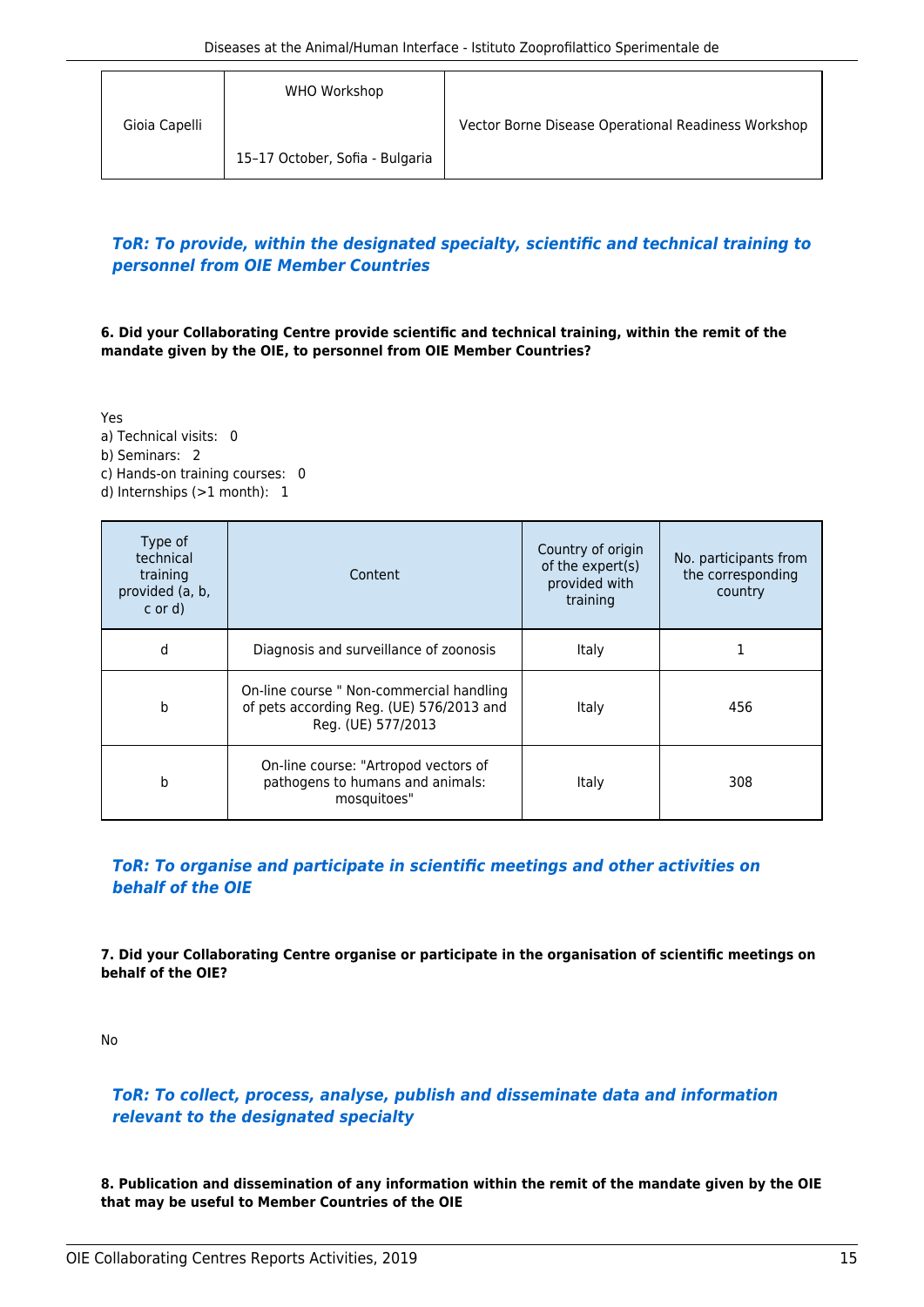a) Articles published in peer-reviewed journals: 18

1. Dantas-Torres F, Miró G, Baneth G, Bourdeau P, Breitschwerdt E, Capelli G,Cardoso L, Day MJ, Dobler G, Ferrer L, Irwin P, Jongejan F, Kempf VAJ, Kohn B, Lappin M, Little S, Madder M, Maggi R, Maia C, Marcondes M, Naucke T, Oliva G, Pennisi MG, Penzhorn BL, Peregrine A, Pfeffer M, Roura X, Sainz A, Shin S, Solano-Gallego L, Straubinger RK, Tasker S, Traub R, Wright I, Bowman DD, Gradoni L, Otranto D. Canine Leishmaniasis Control in the Context of One Health. Emerg Infect Dis. 2019 Dec;25(12):1-4.

2. Marini G, Arnoldi D, Baldacchino F, Capelli G, Guzzetta G, Merler S, Montarsi F, Rizzoli A, Rosà R. First report of the influence of temperature on the bionomics and population dynamics of Aedes koreicus, a new invasive alien species in Europe. Parasit Vectors. 2019 Nov 6;12(1):524.

3. Pacenti M, Sinigaglia A, Martello T, De Rui ME, Franchin E, Pagni S, Peta E, Riccetti S, Milani A, Montarsi F, Capelli G, Doroldi CG, Bigolin F, Santelli L, Nardetto L, Zoccarato M, Barzon L. Clinical and virological findings in patients with Usutu virus infection, northern Italy, 2018. Euro Surveill. 2019 Nov;24(47).

4. Giangaspero A, Marangi M, Latrofa MS, Annoscia G, Putignani L, Capelli G, Bonassisa L, Normanno G, Otranto D, Cereda M, Ferrara F. Efficiency of the Q3 lab-on-chip Real Time-PCR platform for detecting protozoan pathogens in bivalve mollusks. J Food Sci Technol. 2019 Nov;56(11):5000-5008.

5. Sherpa S, Guéguen M, Renaud J, Blum MGB, Gaude T, Laporte F, Akiner M, Alten B, Aranda C, Barre-Cardi H, Bellini R, Bengoa\ Paulis M, Chen XG, Eritja R, Flacio E, Foxi C, Ishak IH, Kalan K, Kasai S, Montarsi F, Pajović I, Petrić D, Termine R, Turić N, Vazquez-Prokopec GM, Velo E, Vignjević G, Zhou X, Després L. Predicting the success of an invader: Niche shift versus niche conservatism. Ecol Evol. 2019 Oct 25;9(22):12658-12675.

6. Pichler V, Malandruccolo C, Serini P, Bellini R, Severini F, Toma L, Di Luca M, Montarsi F, Ballardini M, Manica M, Petrarca V, Vontas J, Kasai S, Della Torre A, Caputo B. Phenotypic and genotypic pyrethroid resistance of Aedes albopictus, with focus on the 2017 chikungunya outbreak in Italy. Pest Manag Sci. 2019 Oct;75(10):2642-2651.

7. Marini F, Caputo B, Pombi M, Travaglio M, Montarsi F, Drago A, Rosà R, Manica M, Della Torre A. Estimating Spatio-Temporal Dynamics of Aedes Albopictus Dispersal to Guide Control Interventions in Case of Exotic Arboviruses in Temperate Regions. Sci Rep. 2019 Jul 16;9(1):10281.

8. Di Teodoro, G., Bortolami, A., Teodori, L., Leone, A., D'Alterio, N., Malatesta, D., et al.. Replication kinetics and cellular tropism of emerging reoviruses in sheep and swine respiratory ex vivo organ cultures. Veterinary microbiology. 2019, 234, 119-127.

9. Zecchin, B., Schivo, A., Milani, A., Fusaro, A., Zamperin, G., Bellinati, L., Ceglie, L., Natale, A., Bonfanti, L., Cunial, G., Obber, F., Di Bartolo, I., Citterio, C., & Monne, I. (2019). Identification of a zoonotic genotype 3 hepatitis E subtype in wildlife in north-eastern Italy. Infection, Genetics and Evolution 7116-20 July 2019

10. De Benedictis, P., Bourhy, H., Echevarria, J.E., Fooks, A.R., Freuling, C., Serra-Cobo, J., & Muller, T.. Comments to "Detection and phylogenetic characterization of astroviruses in insectivorous bats from Central-Southern Italy".66, 355-358. Zoonoses and public health, Jun 2019, doi:10.1111/zph.12556

11. Schmertmann LJ, Danesi P, Monroy-Nieto J, Bowers J, Engelthaler DM, Malik R, Meyer W, Krockenberger MB. Jet-Setting Koalas Spread Cryptococcus gattii VGII in Australia. mSphere. 2019 Jun 5;4(3). pii: e00216-19.

12. Signorini M, Stensgaard AS, Drigo M, Simonato G, Marcer F, Montarsi F, Martini M, Cassini R. Towards improved, cost-effective surveillance of Ixodes ricinus ticks and associated pathogens using species distribution modelling. Geospat Health. 2019 May 13;14(1).

13. Cafarchia C, Iatta R, Danesi P, Camarda A, Capelli G, Otranto D. Yeasts isolated from cloacal swabs, feces, and eggs of laying hens. Med Mycol. 2019 Apr 1;57(3):340-345.

14. Loi F, Berchialla P, Masu G, Masala G, Scaramozzino P, Carvelli A, Caligiuri V, Santi A, Bona MC, Maresca C, Zanoni MG, Capelli G, Iannetti S, Coccollone A, Cappai S, Rolesu S, Piseddu T. Prevalence estimation of Italian ovine cystic echinococcosis in slaughterhouses: A retrospective Bayesian data analysis, 2010-2015. PLoS One. 2019 Apr 1;14(4):e0214224.

15. Cassini R, Simonato G, Mulatti P, Ravagnan S, Danesi P, Pascotto E, Breda T, Brichese M, Pietrobelli M, Capelli G. A new approach to outbreak management for bovine Cystic Echinococcosis cases in hypo-endemic areas. Vet Parasitol Reg Stud Reports. 2019 Apr;16:100269.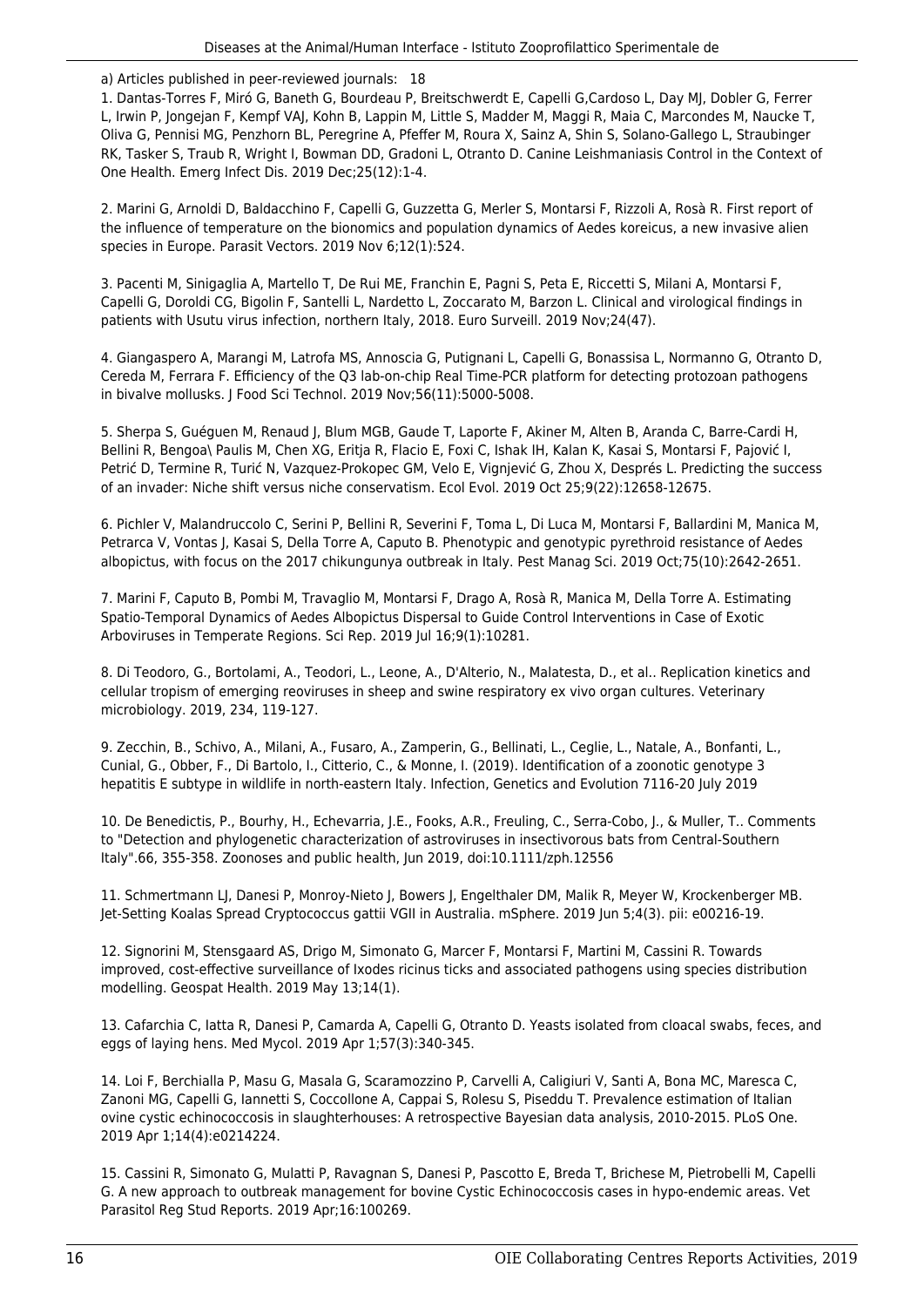16. Montarsi F, Martini S, Michelutti A, Da Rold G, Mazzucato M, Qualizza D, Di Gennaro D, Di Fant M, Dal Pont M, Palei M, Capelli G. The invasive mosquito Aedes japonicus japonicus is spreading in northeastern Italy. Parasit Vectors. 2019 Mar 26;12(1):120.

17. Greco G, Brianti E, Buonavoglia C, Carelli G, Pollmeier M, Schunack B, Dowgier G, Capelli G, Dantas-Torres F, Otranto D. Effectiveness of a 10% imidacloprid/4.5% flumethrin polymer matrix collar in reducing the risk of Bartonella spp. infection in privately owned cats. Parasit Vectors. 2019 Feb 1;12(1):69.

18. Otranto D, Solari Basano F, Pombi M, Capelli G, Nazzari R, Falsone L, Petry G, Pollmeier MG, Lia RP. Effectiveness of the spot-on combination of moxidectin and imidacloprid (Advocate®) in the treatment of ocular thelaziosis by Thelazia callipaeda in naturally infected cats. Parasit Vectors. 2019 Jan 11;12(1):25.

b) International conferences: 15

1. Bonfante, F., Mazzetto, E., Bortolami, A., Gervasi, M., Tran, M., Gervasi, M., Giaquinto, C. & Terregino, C. Is adaptation to the placenta a strain-dependent feature of ZIKA viruses? European Congress of Virology - ECV2019, Abstract book, (p. 41, O71). 28 April - 1 May 2019, Rotterdam, NL

2. Bortolami, A., Mazzetto, E., Zanardello, C., Maniero, S., Mazzacan, E., Lorusso, A., Terregino, C. & Bonfante, F. Ferret as an animal model for pathogenesis of Pteropine orthoreovirus infection, an emerging respiratory virus of Southeast Asia. European Congress of Virology - ECV2019, Abstract book, (p. 237, PF50). 28-04-2019, Rotterdam, NL

3. Bregoli M., Pesaro S., Beraldo P., Benedetti P., Lapini L., Galeotti M., Cocchi M., Ustulin M., Vio D., Natale A. Leptospirosi nel primo esemplare di lupo (Canis lupus) rinvenuto in Friuli Venezia Giulia. 37èmes rencontres du GEEFSM, Etroubles, Vallee d'Aoste, Italy, 13-16 juin 2019.

4. Fusaro, A., Milani, A., Ravagnan, S., Da Rold, G., Mavian, C., Schivo, A., Zamperin, G., Toniolo, F., Michelutti, A., Montarsi, F., Capelli, G. & Monne, I. (2019). Spatiotemporal dynamics of Usutu viruses in northeastern Italy. 3rd National Congress of the Italian Society Virology "One Virology One Health"(SIV-ISV Società Italiana di Virologia, Italian Society for Virology), Abstract book, p. 99 (P 42). September 10-12, 2019, Porto, Portugal

5. Fusaro A, G. Zamperin, A. Milani, L. Cavicchio, Rizzo G., A. Schivo, Pagliari M., C. Mantovani, I. Monne, M.S. Beato. Swine Influenza: novel European genotypes identified in North East Italy. 2nd National Congress of the Italian Society for Virology. 28-30-November 2018, Roma, Italy

6. Gallocchio, F., Biancotto, G., Moressa, A., Arcangeli, G., Toffan, A., Pascoli, F. & Ricci, A. Bioaccumulation study of titanium dioxide nanoparticles in edible mussels. 19/C1, (p. 27). ISTISAN Congressi. 18 February 2019, Roma, Italy

7. Gobbo, F., Bortolami, A., Zecchin, B., Fusaro, A., Pastori, A., Zamperin, G., Monne, I. & Terregino, C. A/H1N1pdm(09) in a turkey breeder flock: occurrence of reverse zoonosis. 3rd National Congress of the Italian Society Virology "One Virology One Health"(SIV-ISV Società Italiana di Virologia, Italian Society for Virology), Abstract book, (p. 36). September 10-12, 2019, Padova, Italy

8. Leopardi, S., Priori, P., Cavicchioli, L., Zamperin, G., Beato, M. & De Benedictis, P. Mammalian Orthoreovirus (MRV) at the interface between bat, pigs and humans. 3rd National Congress of the Italian Society Virology "One Virology One Health"(SIV-ISV Società Italiana di Virologia, Italian Society for Virology), Abstract book, (p. 39 (OC 39). September 10-12, 2019, Padova, Italy

9. Lucchese L., Gagliazzo L., Marchione S., Ceglie L., Guerrini E., Furlanello T., Furnari C., Natale A. Cat leptospirosis: prevalence investigation and evalutaion of SAA (serum amyloid A) as a marker of infection ISFM European Feline Congress – Cavtat, Croatia26-30 June 2019

10. Lucchese L., Ravagnan S., Da Rold G., Toniolo F.,Wurzburger W., Mion M., Carminato A., Fournier P.E., Capelli G., Natale A., Vascellari M. Leukoreduction reduces but does not eliminate the risk of Rickettsia conorii infection in blood transfusion. Congress of Veterinary Pathology and Veterinary Clinical Pathology, Netherlands, 25-28 September 2019

11. Lucchese L., Boniotti M.B., Bertasio C., Ceglie L., Bellinati L., Marchione S., Mulatti P., Mazzucato M., Furlanello T., D'Incau M., Natale A. Leptospirosi nel cane: genotipizzazione dei ceppi e localizzazione dei casi per creare mappe di rischio. Congresso Internazionale SCIVAC, Rimini, 24 – 26 maggio 2019

12. Mazzetto, E., Bortolami, A., Maniero, S., Mazzacan, E., Vascellari, M., Foni, E., Terregino, C., Monne, I. & Bonfante, F. Replication and attachment of Influenza D viruses of bovine and swine origin in sheep respiratory explants. European Congress of Virology - ECV2019, Abstract book, (p. 45). 28 April - 1 May 2019, Rotterdam, NL 13. Obber, F.; Celva, R.; Crestanello, B.; Mazzucato, M.; Barbujani, M.; Danesi, P.; Trevisiol, K.; Pinardi, N.; Bregoli, M.; Dellamaria, D.; Capelli, G.; Hauffe H., C.; Citterio, C. Valutare la dinamica della volpe rossa per studiare l'ecologia di zoonosi emergenti. 37èmes Rencontres du GEEFSM 2019, Resumes/Resumenes/Riassunti, 38, Etroubles, Italy

14. Obber, F., Zecchin, B., Schivo,A.,Bellinati,L., Milani, A., Fusaro,A.,Ceglie,L., Natale, A., Bonfanti, L., Amato, L., Cunial, G., Bregoli, M., Salata.C., Ragolia, S., Palù, G., Giordani, M.T., Barbujani, M., Giovannini, V., Menandro, M.L., Martini, M., Mulatti, P., Monne, I. & Citterio, C.V. Distribution and charachterization of zoonotic Hepatitis E virus in wild ungulates hunted in North-Eastern Italy. 3rd National Congress of the Italian Society Virology "One